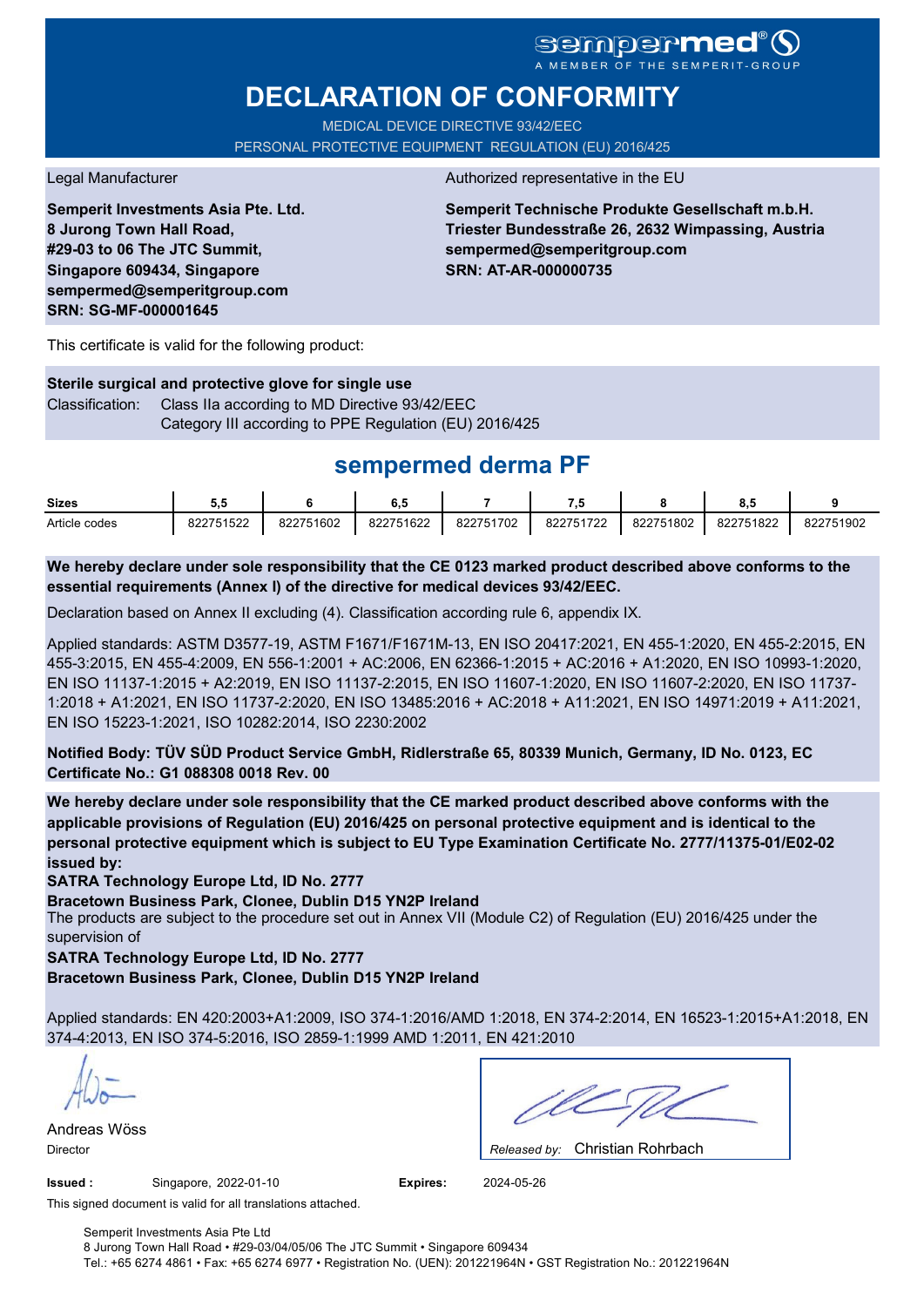# sempermed

# **KONFORMITÄTSERKLÄRUNG**

MEDIZINPRODUKTERICHTLINIE 93/42/EWG VERORDNUNG (EU) 2016/425 FÜR PERSÖNLICHE SCHUTZAUSRÜSTUNG

**Semperit Investments Asia Pte. Ltd. 8 Jurong Town Hall Road, #29-03 to 06 The JTC Summit, Singapore 609434, Singapore sempermed@semperitgroup.com SRN: SG-MF-000001645**

#### Hersteller EU-Bevollmächtigter

**Semperit Technische Produkte Gesellschaft m.b.H. Triester Bundesstraße 26, 2632 Wimpassing, Austria sempermed@semperitgroup.com SRN: AT-AR-000000735**

Dieses Zertifikat ist gültig für die folgenden Produkte:

**Steriler Operations- und Schutzhandschuh für den Einmalgebrauch** Klassifizierung: Klasse IIa gemäß Medizinprodukterichtlinie 93/42/EWG Kategorie III gemäß PSA Verordnung (EU) 2016/425

## **sempermed derma PF**

| Größen         | J.v       |           | v.u       |           | ۰. .      |           | . .<br>ο., |           |
|----------------|-----------|-----------|-----------|-----------|-----------|-----------|------------|-----------|
| Artikelnummern | 822751522 | 822751602 | 822751622 | 822751702 | 822751722 | 822751802 | 822751822  | 822751902 |

**Wir bestätigen hiermit unter alleiniger Verantwortung, dass die CE 0123 gekennzeichneten Produkte mit den grundlegenden Anforderungen (Anhang I) der Medizinprodukterichtlinie 93/42/EWG übereinstimmen.**

Erklärung basierend auf Anhang II exklusive (4). Klassifizierung gemäß Regel 6, Anhang IX.

Angewandte Normen: ASTM D3577-19, ASTM F1671/F1671M-13, EN ISO 20417:2021, EN 455-1:2020, EN 455- 2:2015, EN 455-3:2015, EN 455-4:2009, EN 556-1:2001 + AC:2006, EN 62366-1:2015 + AC:2016 + A1:2020, EN ISO 10993-1:2020, EN ISO 11137-1:2015 + A2:2019, EN ISO 11137-2:2015, EN ISO 11607-1:2020, EN ISO 11607-2:2020, EN ISO 11737-1:2018 + A1:2021, EN ISO 11737-2:2020, EN ISO 13485:2016 + AC:2018 + A11:2021, EN ISO 14971:2019 + A11:2021, EN ISO 15223-1:2021, ISO 10282:2014, ISO 2230:2002

**Benannte Stelle: TÜV SÜD Product Service GmbH, Ridlerstraße 65, 80339 Munich, Germany, ID No. 0123, EC Certificate No.: G1 088308 0018 Rev. 00** 

**Wir bestätigen hiermit unter alleiniger Verantwortung, dass die oben genannten CE gekennzeichneten Produkte mit den maßgeblichen Bestimmungen der Verordnung (EU) 2016/425 für Persönliche Schutzausrüstung übereinstimmen und Gegenstand sind der EU-Baumusterprüfbescheinigung Nr. 2777/11375-01/E02-02 ausgestellt durch:**

**SATRA Technology Europe Ltd, ID No. 2777**

**Bracetown Business Park, Clonee, Dublin D15 YN2P Ireland**

Die Produkte sind Gegenstand der Verfahren gemäß Annex VII (Module C2) der Verordnung unter Aufsicht von **SATRA Technology Europe Ltd, ID No. 2777**

**Bracetown Business Park, Clonee, Dublin D15 YN2P Ireland**

Angewandte Normen: EN 420:2003+A1:2009, ISO 374-1:2016/AMD 1:2018, EN 374-2:2014, EN 16523- 1:2015+A1:2018, EN 374-4:2013, EN ISO 374-5:2016, ISO 2859-1:1999 AMD 1:2011, EN 421:2010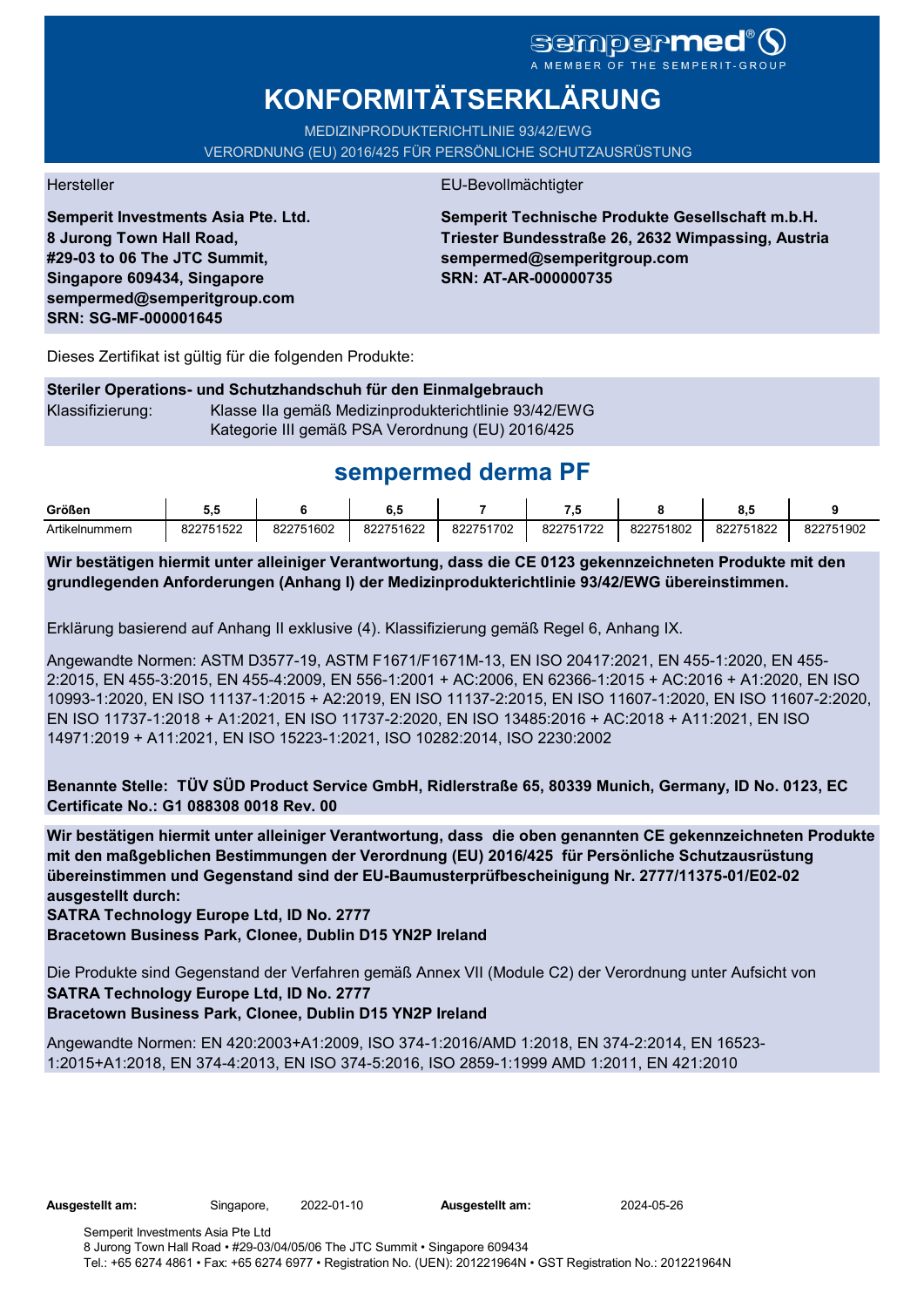# **DÉCLARATION DE CONFORMITÉ**

DIRECTIVE SUR LES DISPOSITIFS MÉDICAUX 93/42/CEE RÈGLEMENT (UE) 2016/425 POUR L'ÉQUIPEMENT DE PROTECTION INDIVIDUELLE

**Semperit Investments Asia Pte. Ltd. 8 Jurong Town Hall Road, #29-03 to 06 The JTC Summit, Singapore 609434, Singapore sempermed@semperitgroup.com SRN: SG-MF-000001645**

#### Fabricant **Représentant UE**

**Semperit Technische Produkte Gesellschaft m.b.H. Triester Bundesstraße 26, 2632 Wimpassing, Austria sempermed@semperitgroup.com SRN: AT-AR-000000735**

Ce certificat est valable pour les produits suivants :

#### **Gant de protection chirurgical stérile à usage unique**

Classification : Classe IIa selon la directive pour dispositifs médicaux 93/42/EEC Catégorie III selon la directive EPI (UE) 2016/425

## **sempermed derma PF**

| Tailles           | J.L       |           | υ         |           | .         |           | υ.,       |           |
|-------------------|-----------|-----------|-----------|-----------|-----------|-----------|-----------|-----------|
| Numéros d'article | 822751522 | 822751602 | 822751622 | 822751702 | 822751722 | 822751802 | 822751822 | 822751902 |

**Par la présente, nous déclarons sous notre propre responsabilité que les produits portant le symbole CE 0123 sont conformes aux exigences essentielles (Annexe I) de la directive sur les dispositifs médicaux 93/42/CEE.**

La déclaration se fonde sur l'annexe II mis à part (4). Classification selon la règle 6, annexe IX.

Normes appliquées : ASTM D3577-19, ASTM F1671/F1671M-13, EN ISO 20417:2021, EN 455-1:2020, EN 455-2:2015, EN 455-3:2015, EN 455-4:2009, EN 556-1:2001 + AC:2006, EN 62366-1:2015 + AC:2016 + A1:2020, EN ISO 10993- 1:2020, EN ISO 11137-1:2015 + A2:2019, EN ISO 11137-2:2015, EN ISO 11607-1:2020, EN ISO 11607-2:2020, EN ISO 11737-1:2018 + A1:2021, EN ISO 11737-2:2020, EN ISO 13485:2016 + AC:2018 + A11:2021, EN ISO 14971:2019 + A11:2021, EN ISO 15223-1:2021, ISO 10282:2014, ISO 2230:2002

**Organisme notifié : TÜV SÜD Product Service GmbH, Ridlerstraße 65, 80339 Munich, Germany, ID No. 0123, EC Certificate No.: G1 088308 0018 Rev. 00** 

**Par la présente, nous déclarons sous notre propre responsabilité que les produits portant le symbole CE mentionnés ci-dessus sont conformes aux dispositions essentielles de la directive (UE) 2016/425 concernant l'équipement de protection individuelle sont identiques à l'équipement de protection individuelle faisant l'objet du certificat d'examen de type UE numéro 2777/11375-01/E02-02 délivré par:**

#### **SATRA Technology Europe Ltd, ID No. 2777 Bracetown Business Park, Clonee, Dublin D15 YN2P Ireland**

Les produits sont soumis aux procédures visées dans l'annexe VII (Module C2) de la directive sous la surveillance de **SATRA Technology Europe Ltd, ID No. 2777**

### **Bracetown Business Park, Clonee, Dublin D15 YN2P Ireland**

Normes appliquées : EN 420:2003+A1:2009, ISO 374-1:2016/AMD 1:2018, EN 374-2:2014, EN 16523-1:2015+A1:2018, EN 374-4:2013, EN ISO 374-5:2016, ISO 2859-1:1999 AMD 1:2011, EN 421:2010

**Délivré le :** Singapore, 2022-01-10 **Valable jusqu'au :** 2024-05-26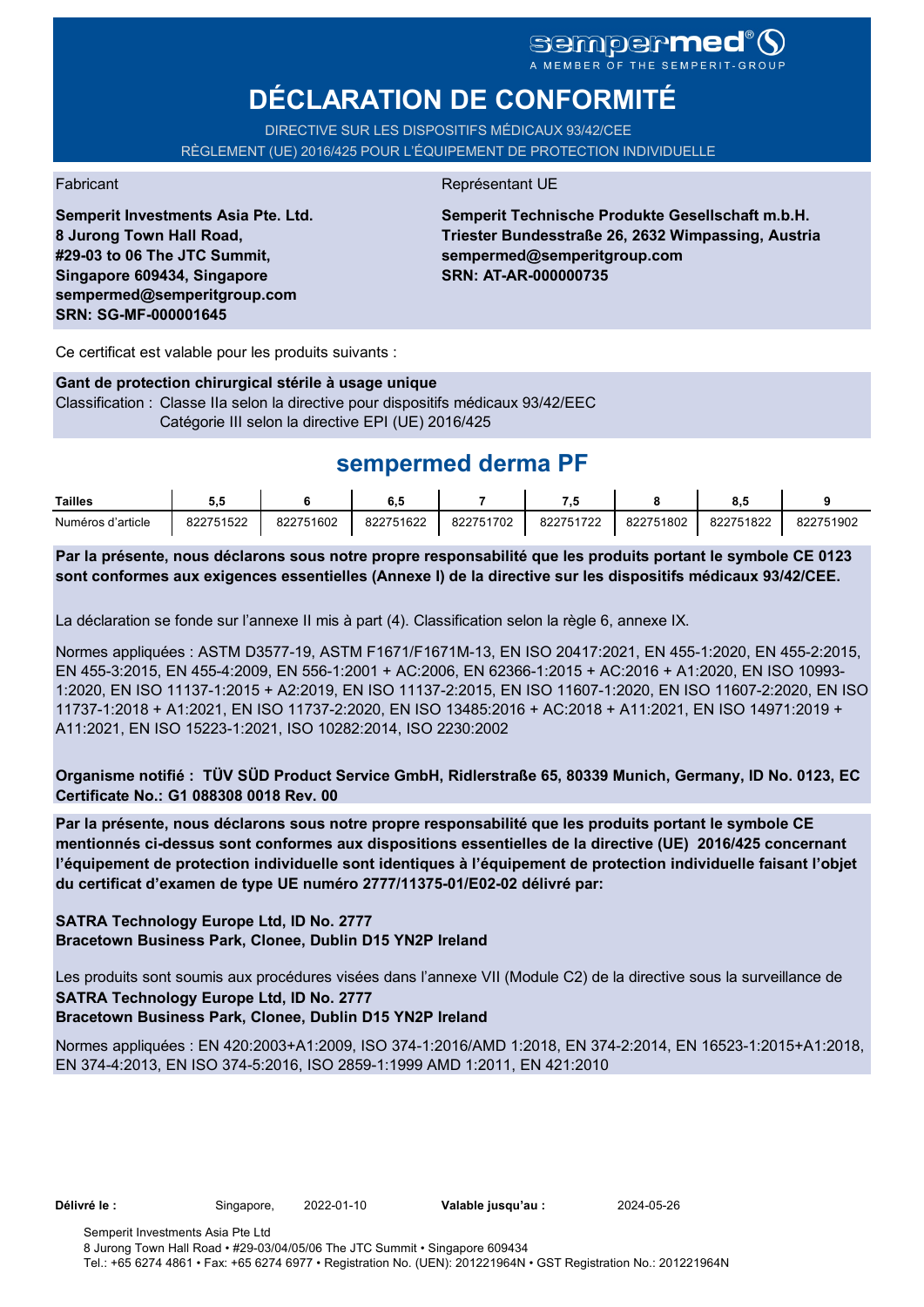### sempermed®( A MEMBER OF THE SEMPERIT-GROUP

# **DICHIARAZIONE DI CONFORMITÀ**

DIRETTIVA SUL DISPOSITIVO MEDICO 93/42 / CEE REGOLAMENTO (UE) 2016/425 DELL'APPARECCHIATURA DI PROTEZIONE INDIVIDUALE

Produttore Rappresentante autorizzato nell'UE

**Semperit Investments Asia Pte. Ltd. 8 Jurong Town Hall Road, #29-03 to 06 The JTC Summit, Singapore 609434, Singapore sempermed@semperitgroup.com SRN: SG-MF-000001645**

**Semperit Technische Produkte Gesellschaft m.b.H. Triester Bundesstraße 26, 2632 Wimpassing, Austria sempermed@semperitgroup.com SRN: AT-AR-000000735**

Questo certificato è valido per il seguente prodotto:

### **Guanto chirurgico e protettivo sterile monouso** Clasificazione: Classe IIa secondo la direttiva MD 93/42 / CEE Categoria III secondo il regolamento (UE) 2016/425 del PPE

# **sempermed derma PF**

| Misure          | 5.5       |           | 6.5       |           |           |           | õ. J      |           |
|-----------------|-----------|-----------|-----------|-----------|-----------|-----------|-----------|-----------|
| Codici articolo | 822751522 | 822751602 | 822751622 | 822751702 | 822751722 | 822751802 | 822751822 | 822751902 |

**Con la presente, dichiariamo sotto la nostra esclusiva responsabilità che il prodotto con marchio CE 0123 sopra descritto soddisfa i requisiti essenziali (allegato I) della direttiva sui dispositivi medici 93/42 / CEE.**

Dichiarazione basata sull'allegato II escluso (4). Classificazione secondo la regola 6, appendice IX.

Norme applicate: ASTM D3577-19, ASTM F1671/F1671M-13, EN ISO 20417:2021, EN 455-1:2020, EN 455-2:2015, EN 455-3:2015, EN 455-4:2009, EN 556-1:2001 + AC:2006, EN 62366-1:2015 + AC:2016 + A1:2020, EN ISO 10993-1:2020, EN ISO 11137-1:2015 + A2:2019, EN ISO 11137-2:2015, EN ISO 11607-1:2020, EN ISO 11607- 2:2020, EN ISO 11737-1:2018 + A1:2021, EN ISO 11737-2:2020, EN ISO 13485:2016 + AC:2018 + A11:2021, EN ISO 14971:2019 + A11:2021, EN ISO 15223-1:2021, ISO 10282:2014, ISO 2230:2002

**Organismo notificato: TÜV SÜD Product Service GmbH, Ridlerstraße 65, 80339 Munich, Germany, ID No. 0123, EC Certificate No.: G1 088308 0018 Rev. 00** 

**SATRA Technology Europe Ltd, ID No. 2777 Con la presente, dichiariamo sotto la nostra esclusiva responsabilità che il prodotto con marchio CE sopra descritto è conforme alle disposizioni applicabili del Regolamento (UE) 2016/425 sui dispositivi di protezione individuale ed è identico al dispositivo di protezione personale che è soggetto al Certificato di Esame di Tipo UE n. 2777/11375-01/E02-02 rilasciato da:**

**Bracetown Business Park, Clonee, Dublin D15 YN2P Ireland**

ed è soggetto alla procedura di cui all'allegato VII (modulo C2) del regolamento (UE) 2016/425 sotto il controllo di **SATRA Technology Europe Ltd, ID No. 2777**

### **Bracetown Business Park, Clonee, Dublin D15 YN2P Ireland**

Norme applicate: EN 420:2003+A1:2009, ISO 374-1:2016/AMD 1:2018, EN 374-2:2014, EN 16523- 1:2015+A1:2018, EN 374-4:2013, EN ISO 374-5:2016, ISO 2859-1:1999 AMD 1:2011, EN 421:2010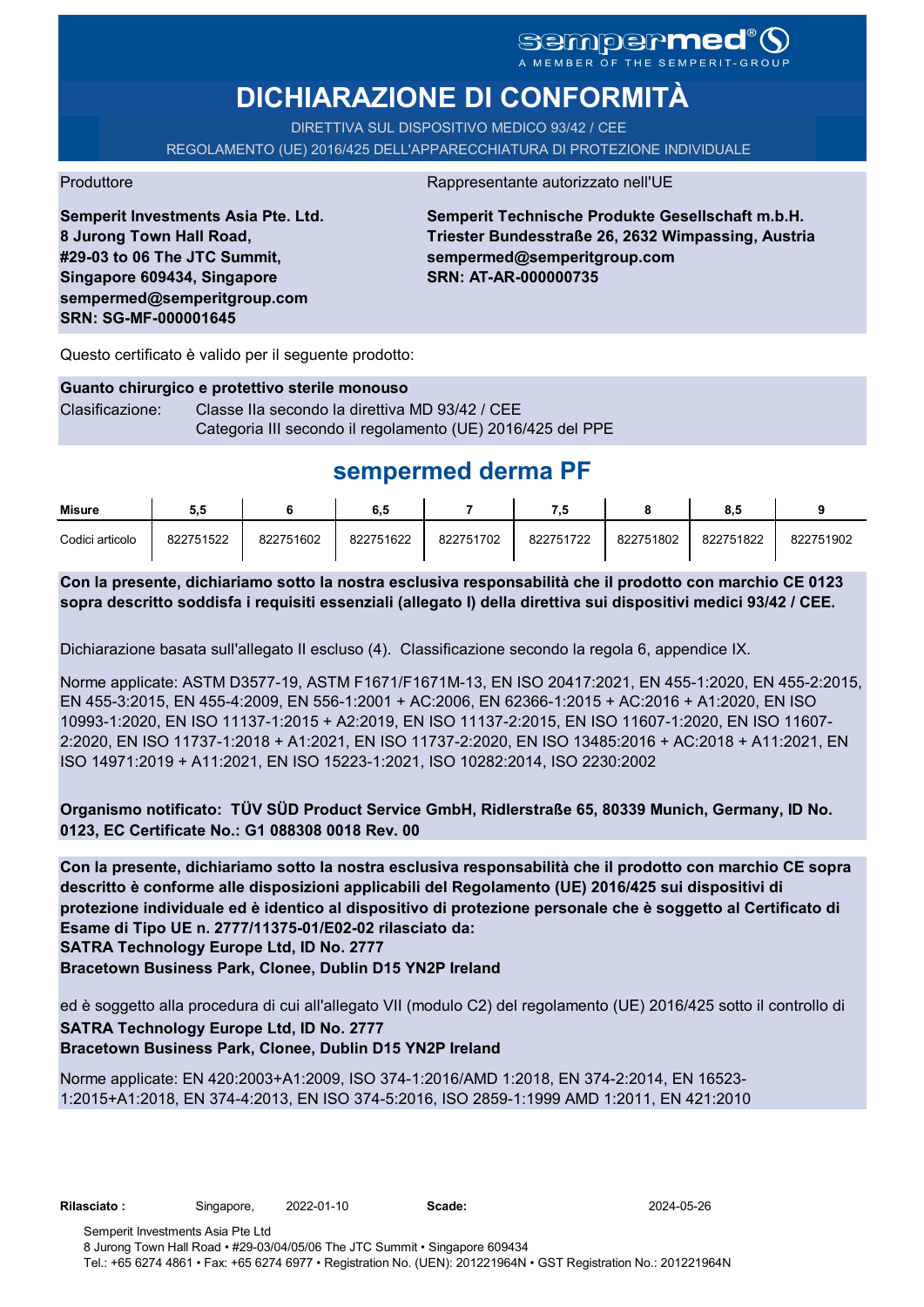# **CONFORMITEITSVERKLARING**

RICHTLIJN MEDISCHE PRODUCTEN 93/42 / EEG

VERORDENING (EU) 2016/425 BETREFFENDE PERSOONLIJKE BESCHERMENDE UITRUSTING

Fabrikant Gemachtigde EU

**Semperit Technische Produkte Gesellschaft m.b.H. Triester Bundesstraße 26, 2632 Wimpassing, Austria sempermed@semperitgroup.com SRN: AT-AR-000000735**

Dit certificaat is geldig voor de volgende producten:

**Semperit Investments Asia Pte. Ltd.**

**8 Jurong Town Hall Road, #29-03 to 06 The JTC Summit, Singapore 609434, Singapore sempermed@semperitgroup.com**

**SRN: SG-MF-000001645**

**Steriele chirurgische en beschermende handschoenen voor eenmalig gebruik** Classificatie: Klasse IIa volgens Richtlijn 93/42 / EEG betreffende medische hulpmiddelen Categorie III volgens PBM-verordening (EU) 2016/425

## **sempermed derma PF**

| <b>Maten</b>   | ວ.ວ       |           | 6.5       |           | .         |           | o.:       |           |
|----------------|-----------|-----------|-----------|-----------|-----------|-----------|-----------|-----------|
| Artikelnummers | 822751522 | 822751602 | 822751622 | 822751702 | 822751722 | 822751802 | 822751822 | 822751902 |

**Wij verklaren hierbij onder uitsluitende verantwoordelijkheid, dat de CE 0123-gemarkeerde producten voldoen aan de essentiële vereisten (Bijlage I) van de Richtlijn Medische Hulpmiddelen 93/42 / EEG.**

Verklaring uitsluitend gebaseerd op bijlage II (4). Indeling volgens regel 6, bijlage IX.

Toegepaste normen: ASTM D3577-19, ASTM F1671/F1671M-13, EN ISO 20417:2021, EN 455-1:2020, EN 455- 2:2015, EN 455-3:2015, EN 455-4:2009, EN 556-1:2001 + AC:2006, EN 62366-1:2015 + AC:2016 + A1:2020, EN ISO 10993-1:2020, EN ISO 11137-1:2015 + A2:2019, EN ISO 11137-2:2015, EN ISO 11607-1:2020, EN ISO 11607- 2:2020, EN ISO 11737-1:2018 + A1:2021, EN ISO 11737-2:2020, EN ISO 13485:2016 + AC:2018 + A11:2021, EN ISO 14971:2019 + A11:2021, EN ISO 15223-1:2021, ISO 10282:2014, ISO 2230:2002

**Aangewezen instantie: TÜV SÜD Product Service GmbH, Ridlerstraße 65, 80339 Munich, Germany, ID No. 0123, EC Certificate No.: G1 088308 0018 Rev. 00** 

**Hierbij verklaren wij onder uitsluitende verantwoordelijkheid, dat de bovengenoemde CE-gemarkeerde producten voldoen aan de relevante bepalingen van de Verordening (EU) 2016/425 over persoonlijke beschermingsmiddelen en het onderworpen zijn aan het certificaat van EU-typeonderzoek nr.2777/11375- 01/E02-02 uitgegeven door:**

**SATRA Technology Europe Ltd, ID No. 2777**

**Bracetown Business Park, Clonee, Dublin D15 YN2P Ireland**

De producten vallen onder de procedures van bijlage VII (module C2) van de verordening onder toezicht van **SATRA Technology Europe Ltd, ID No. 2777 Bracetown Business Park, Clonee, Dublin D15 YN2P Ireland**

Toegepaste normen: EN 420:2003+A1:2009, ISO 374-1:2016/AMD 1:2018, EN 374-2:2014, EN 16523- 1:2015+A1:2018, EN 374-4:2013, EN ISO 374-5:2016, ISO 2859-1:1999 AMD 1:2011, EN 421:2010

**Uitgegeven op:** Singapore, 2022-01-10 **Geldig tot:** 2024-05-26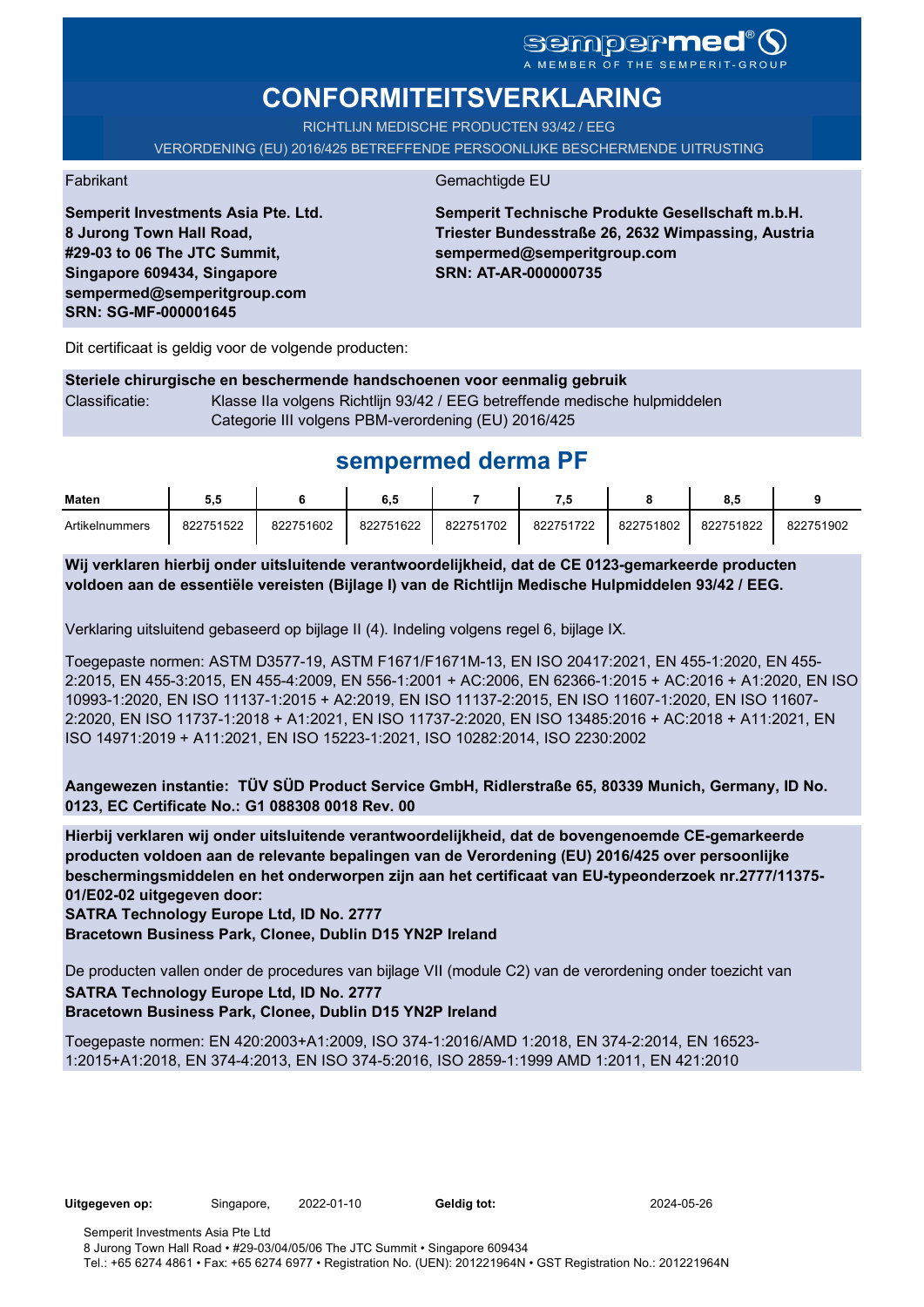### **Sempermed®** A MEMBER OF THE SEMPERIT-GROUP

# **DECLARACIÓN DE CONFORMIDAD**

DIRECTIVA DE PRODUCTOS MEDICINALES 93/42/EWG ORDENANZA (EU) 2016/425 PARA EQUIPAMIENTOS PERSONALES

**Semperit Investments Asia Pte. Ltd.**

**8 Jurong Town Hall Road, #29-03 to 06 The JTC Summit, Singapore 609434, Singapore sempermed@semperitgroup.com**

**SRN: SG-MF-000001645**

Fabricante de la UE

**Semperit Technische Produkte Gesellschaft m.b.H. Triester Bundesstraße 26, 2632 Wimpassing, Austria sempermed@semperitgroup.com SRN: AT-AR-000000735**

El presente certificado es válido para los siguientes productos:

#### **Guante estéril de operación y protección para un solo uso** Clasificación: Clase Ila según la Directiva de Productos Medicinales 93/42/EEC Categoría III según el Reglamento EPI (EU) 2016/425

## **sempermed derma PF**

| Tamaños               | 5.5       |           | 6,5       |           |           |           | 8.5       |           |
|-----------------------|-----------|-----------|-----------|-----------|-----------|-----------|-----------|-----------|
| Número de<br>artículo | 822751522 | 822751602 | 822751622 | 822751702 | 822751722 | 822751802 | 822751822 | 822751902 |

**Por la presente confirmamos bajo nuestra exclusiva responsabilidad que los productos con marcado CE 0123 cumplen con los requisitos esenciales (Anexo I) de la Directiva 93/42/CEE sobre productos sanitarios.**

Declaración basada en el anexo II, excluido el punto 4. Clasificación según la regla 6, anexo IX

Normas aplicadas: ASTM D3577-19, ASTM F1671/F1671M-13, EN ISO 20417:2021, EN 455-1:2020, EN 455- 2:2015, EN 455-3:2015, EN 455-4:2009, EN 556-1:2001 + AC:2006, EN 62366-1:2015 + AC:2016 + A1:2020, EN ISO 10993-1:2020, EN ISO 11137-1:2015 + A2:2019, EN ISO 11137-2:2015, EN ISO 11607-1:2020, EN ISO 11607- 2:2020, EN ISO 11737-1:2018 + A1:2021, EN ISO 11737-2:2020, EN ISO 13485:2016 + AC:2018 + A11:2021, EN ISO 14971:2019 + A11:2021, EN ISO 15223-1:2021, ISO 10282:2014, ISO 2230:2002

**Organismo notificado: TÜV SÜD Product Service GmbH, Ridlerstraße 65, 80339 Munich, Germany, ID No. 0123, EC Certificate No.: G1 088308 0018 Rev. 00** 

**Por la presente confirmamos, bajo nuestra exclusiva responsabilidad, que los productos arriba mencionados con la marca CE cumplen con las disposiciones pertinentes del Reglamento (UE) 2016/425 para equipos de protección personal y están sujetos al Certificado de examen de tipo nº. 2777/11375-01/E02- 02 expedido por:**

**SATRA Technology Europe Ltd, ID No. 2777**

**Bracetown Business Park, Clonee, Dublin D15 YN2P Ireland**

Los productos están sujetos a los procedimientos establecidos en el anexo VII (módulo C2) del Reglamento bajo la supervisión de

#### **SATRA Technology Europe Ltd, ID No. 2777**

**Bracetown Business Park, Clonee, Dublin D15 YN2P Ireland**

Normas aplicadas: EN 420:2003+A1:2009, ISO 374-1:2016/AMD 1:2018, EN 374-2:2014, EN 16523- 1:2015+A1:2018, EN 374-4:2013, EN ISO 374-5:2016, ISO 2859-1:1999 AMD 1:2011, EN 421:2010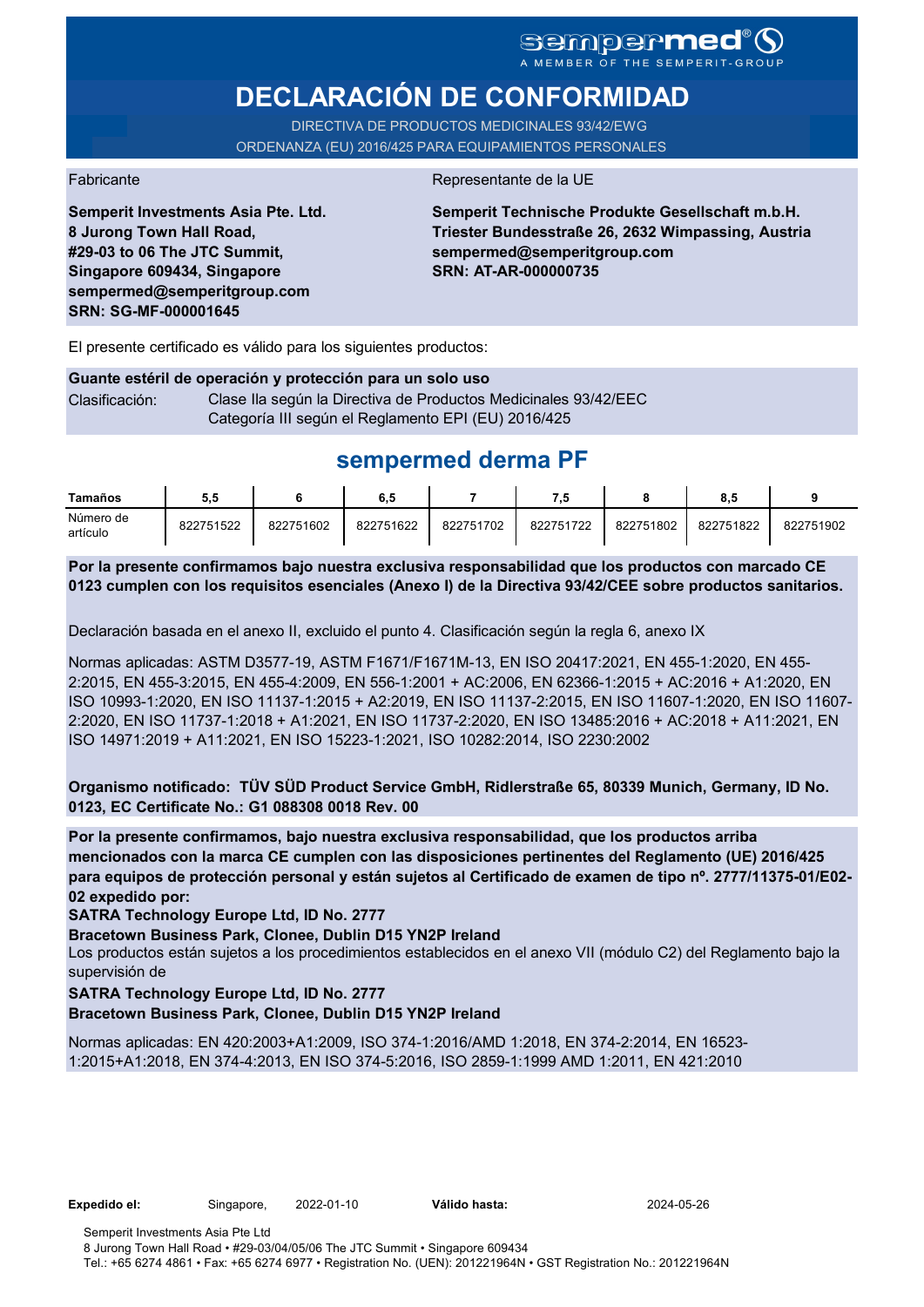# SGMDGP**MCC**<sup>®</sup>

# **DECLARAÇÃO DE CONFORMIDADE**

DIRETIVA 93/42/CEE SOBRE DISPOSITIVOS MÉDICOS REGULAMENTO (UE) 2016/425 SOBRE EQUIPAMENTO DE PROTEÇÃO INDIVIDUAL

#### Fabricante **Representante da UE**

**Semperit Investments Asia Pte. Ltd. 8 Jurong Town Hall Road, #29-03 to 06 The JTC Summit, Singapore 609434, Singapore sempermed@semperitgroup.com SRN: SG-MF-000001645**

**Semperit Technische Produkte Gesellschaft m.b.H. Triester Bundesstraße 26, 2632 Wimpassing, Austria sempermed@semperitgroup.com SRN: AT-AR-000000735**

Este certificado é válido para os seguintes produtos:

**Luva cirúrgica e de proteção estéril para uso único** Classificação: Classe IIa de acordo com a Diretiva de Dispositivos Médicos 93/42/CEE Categoria III de acordo com o regulamento EPI (UE) 2016/425

## **sempermed derma PF**

| <b>Tamanhos</b>      |           |           | 6.5       |           | 7.5       |           | ۰<br>o.c  |           |
|----------------------|-----------|-----------|-----------|-----------|-----------|-----------|-----------|-----------|
| Números de<br>artigo | 822751522 | 822751602 | 822751622 | 822751702 | 822751722 | 822751802 | 822751822 | 822751902 |

**Declaramos desta forma, sob a nossa exclusiva responsabilidade, que os produtos com a marca CE 0123 estão em conformidade com os requisitos essenciais (anexo I) da Diretriz de Dispositivos Médicos 93/42/CEE.**

Declaração baseada no anexo II excluindo (4). Classificação de acordo com a regra 6, anexo IX.

Normas aplicadas: ASTM D3577-19, ASTM F1671/F1671M-13, EN ISO 20417:2021, EN 455-1:2020, EN 455- 2:2015, EN 455-3:2015, EN 455-4:2009, EN 556-1:2001 + AC:2006, EN 62366-1:2015 + AC:2016 + A1:2020, EN ISO 10993-1:2020, EN ISO 11137-1:2015 + A2:2019, EN ISO 11137-2:2015, EN ISO 11607-1:2020, EN ISO 11607-2:2020, EN ISO 11737-1:2018 + A1:2021, EN ISO 11737-2:2020, EN ISO 13485:2016 + AC:2018 + A11:2021, EN ISO 14971:2019 + A11:2021, EN ISO 15223-1:2021, ISO 10282:2014, ISO 2230:2002

**Organismo nomeado: TÜV SÜD Product Service GmbH, Ridlerstraße 65, 80339 Munich, Germany, ID No. 0123, EC Certificate No.: G1 088308 0018 Rev. 00** 

**Declaramos desta forma, sob a nossa exclusiva responsabilidade, que os produtos com a marca CE acima mencionados estão em conformidade com as disposições relevantes do regulamento (UE) 2016/425 para Equipamentos de Proteção Individual e são objeto do certificado de exame de tipo da UE n.º 2777/11375-01/E02-02 emitido por:**

**SATRA Technology Europe Ltd, ID No. 2777**

**Bracetown Business Park, Clonee, Dublin D15 YN2P Ireland**

Os produtos são objeto dos procedimentos previstos no anexo VII (módulo C2) do regulamento, sob a supervisão de

**SATRA Technology Europe Ltd, ID No. 2777**

**Bracetown Business Park, Clonee, Dublin D15 YN2P Ireland**

Normas aplicadas: EN 420:2003+A1:2009, ISO 374-1:2016/AMD 1:2018, EN 374-2:2014, EN 16523- 1:2015+A1:2018, EN 374-4:2013, EN ISO 374-5:2016, ISO 2859-1:1999 AMD 1:2011, EN 421:2010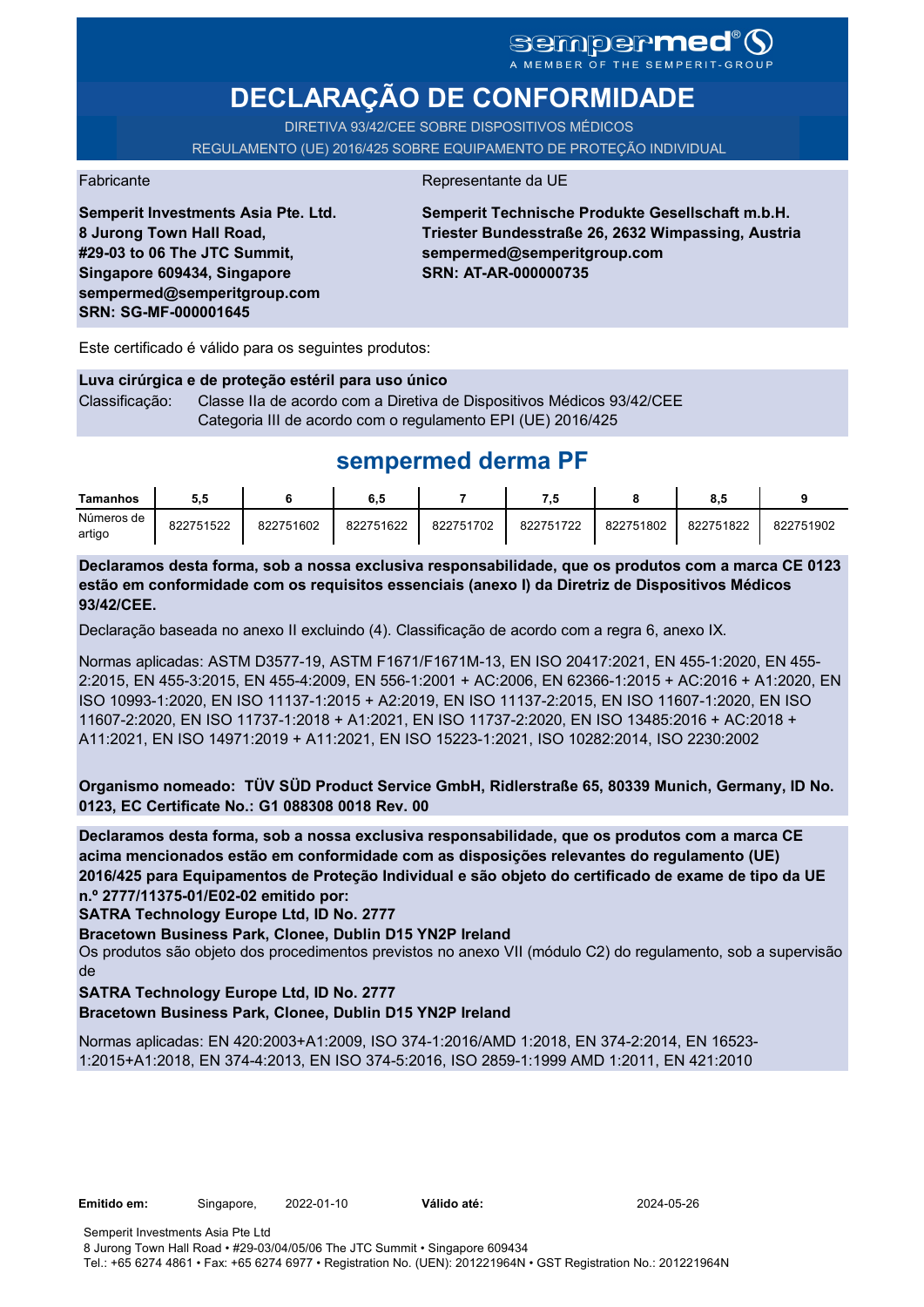# **DEKLARATON OM ÖVERENSSTÄMMELSE**

DIREkTIV 93/42/EEC MEDICINTEKNISKA PRODUKTER EU-FÖRORDNING 2016/425 FÖR PERSONLIG SKYDDSUTRUSTNING

**Semperit Investments Asia Pte. Ltd. 8 Jurong Town Hall Road, #29-03 to 06 The JTC Summit, Singapore 609434, Singapore sempermed@semperitgroup.com SRN: SG-MF-000001645**

#### Tillverkare Behörig representant hos EU

**Semperit Technische Produkte Gesellschaft m.b.H. Triester Bundesstraße 26, 2632 Wimpassing, Austria sempermed@semperitgroup.com SRN: AT-AR-000000735**

Detta certifikat gäller följande produkt:

### **Steril kirurgi- ioch skyddshandske för engångsanvändning**  Klassificering: Klass Ia enlligt EU-direktiv för medicintek-niska produkter (MD) 93/42/EEC Kategori III enligt EU-förordning för personlig skyddsutrustning (PPE) 2016/425

## **sempermed derma PF**

| <b>Storlekar</b> | J.J       |           | 6,5       |           |           |           |           |           |
|------------------|-----------|-----------|-----------|-----------|-----------|-----------|-----------|-----------|
| Artikelnummer    | 822751522 | 822751602 | 822751622 | 822751702 | 822751722 | 822751802 | 822751822 | 822751902 |

**Vi förklarar härmed under eget exklusivt ansvar att ovan beskrivna, CE 0123-markerade produkt stämmer överens med erforderliga krav (Bilaga I) i direktivet för medicinska produkter 93/42/EEC.**

Deklaration enligt Bilaga II, (4) undantagen. Klassifiering enligt 6, Bilaga IX.

Tillämpade standarder: ASTM D3577-19, ASTM F1671/F1671M-13, EN ISO 20417:2021, EN 455-1:2020, EN 455- 2:2015, EN 455-3:2015, EN 455-4:2009, EN 556-1:2001 + AC:2006, EN 62366-1:2015 + AC:2016 + A1:2020, EN ISO 10993-1:2020, EN ISO 11137-1:2015 + A2:2019, EN ISO 11137-2:2015, EN ISO 11607-1:2020, EN ISO 11607- 2:2020, EN ISO 11737-1:2018 + A1:2021, EN ISO 11737-2:2020, EN ISO 13485:2016 + AC:2018 + A11:2021, EN ISO 14971:2019 + A11:2021, EN ISO 15223-1:2021, ISO 10282:2014, ISO 2230:2002

**Angiven myndighet: TÜV SÜD Product Service GmbH, Ridlerstraße 65, 80339 Munich, Germany, ID No. 0123, EC Certificate No.: G1 088308 0018 Rev. 00** 

**Vi förklarar härmed under eget exklusivt ansvar att ovan beskrivna, CE-markerade produkt stämmer överens med tillämpliga bestämmelser i EU-förordningen 2016/425 för personlig skyddsutrustning och är identisk med den personliga skyddsutrustning som anges i EU-certifikat för typgranskning nummer2777/11375-01/E02-02 daterad av:**

**SATRA Technology Europe Ltd, ID No. 2777**

**Bracetown Business Park, Clonee, Dublin D15 YN2P Ireland**

och är föremål för den procedur som beskrivs i Bilaga VII (Modul C2) till EU-förordningen 2016/425 under the supervision of under uppsikt av

### **SATRA Technology Europe Ltd, ID No. 2777**

### **Bracetown Business Park, Clonee, Dublin D15 YN2P Ireland**

Tillämpade standarder: EN 420:2003+A1:2009, ISO 374-1:2016/AMD 1:2018, EN 374-2:2014, EN 16523- 1:2015+A1:2018, EN 374-4:2013, EN ISO 374-5:2016, ISO 2859-1:1999 AMD 1:2011, EN 421:2010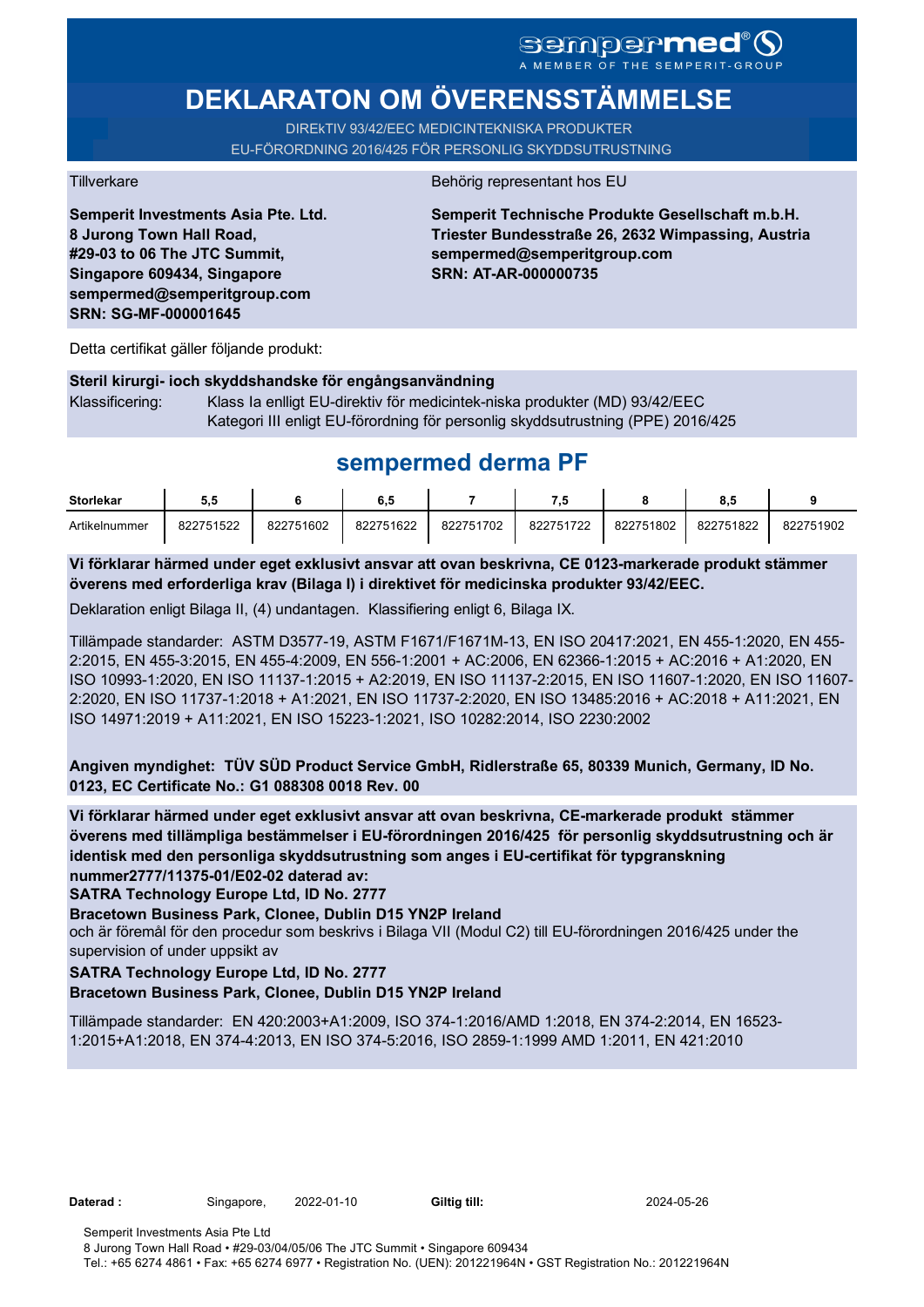# **KONFORMITETSERKLÆRING**

DIREKTIV 93/42/EØF OM MEDICINSK UDSTYR FORORDNING (EU) 2016/425 FOR PERSONLIGE VÆRNEMIDLER

### Producent EU-befuldmægtigede

**Semperit Investments Asia Pte. Ltd. 8 Jurong Town Hall Road, #29-03 to 06 The JTC Summit, Singapore 609434, Singapore sempermed@semperitgroup.com SRN: SG-MF-000001645**

**Semperit Technische Produkte Gesellschaft m.b.H. Triester Bundesstraße 26, 2632 Wimpassing, Austria sempermed@semperitgroup.com SRN: AT-AR-000000735**

Dette certifikat er gyldigt for følgende produkter:

|                 | Steril operations- og beskyttelseshandske til engangsbrug          |
|-----------------|--------------------------------------------------------------------|
| Klassificering: | Klasse IIa jævnfør 93/42/EØF-retningslinjerne for medicinsk udstyr |
|                 | Kategori III jævnfør PVM-forordningen (EU) 2016/425                |

# **sempermed derma PF**

| <b>Størrelser</b> | ວ.ວ       |           | ხ.მ       |           | . .       |           | o.c       |           |
|-------------------|-----------|-----------|-----------|-----------|-----------|-----------|-----------|-----------|
| Artikelnumre      | 822751522 | 822751602 | 822751622 | 822751702 | 822751722 | 822751802 | 822751822 | 822751902 |

**Vi bekræfter hermed under fuldt ansvar, at de ovenfor nævnte CE 0123-mærkede produkter stemmer overens med med de grundliggende krav (bilag I) i retningslinjerne for medicinsk udstyr 93/42/EØF.**

Forklaring baseret på bilag II exklusiv (4). Klassificering jævnfør regel 6, bilag IX.

Anvendte standarder: ASTM D3577-19, ASTM F1671/F1671M-13, EN ISO 20417:2021, EN 455-1:2020, EN 455- 2:2015, EN 455-3:2015, EN 455-4:2009, EN 556-1:2001 + AC:2006, EN 62366-1:2015 + AC:2016 + A1:2020, EN ISO 10993-1:2020, EN ISO 11137-1:2015 + A2:2019, EN ISO 11137-2:2015, EN ISO 11607-1:2020, EN ISO 11607-2:2020, EN ISO 11737-1:2018 + A1:2021, EN ISO 11737-2:2020, EN ISO 13485:2016 + AC:2018 + A11:2021, EN ISO 14971:2019 + A11:2021, EN ISO 15223-1:2021, ISO 10282:2014, ISO 2230:2002

**Det nævnte sted: TÜV SÜD Product Service GmbH, Ridlerstraße 65, 80339 Munich, Germany, ID No. 0123, EC Certificate No.: G1 088308 0018 Rev. 00** 

**Vi bekræfter hermed under fuldt ansvar, at de ovenfor nævnte CE-mærkede produkter stemmer overens med med de afgørende bestemmelser i forordningen (EU) 2016/425 for personlige værnemidler, og er genstand for EU-certificering af typeafprøvning nr.2777/11375-01/E02-02 udstedt gennem:**

#### **SATRA Technology Europe Ltd, ID No. 2777**

**Bracetown Business Park, Clonee, Dublin D15 YN2P Ireland**

Produkterne er genstand for procedurer jævnfør VII (modul C2) i forordningen med opsyn af

### **SATRA Technology Europe Ltd, ID No. 2777**

**Bracetown Business Park, Clonee, Dublin D15 YN2P Ireland**

Anvendte standarder: EN 420:2003+A1:2009, ISO 374-1:2016/AMD 1:2018, EN 374-2:2014, EN 16523- 1:2015+A1:2018, EN 374-4:2013, EN ISO 374-5:2016, ISO 2859-1:1999 AMD 1:2011, EN 421:2010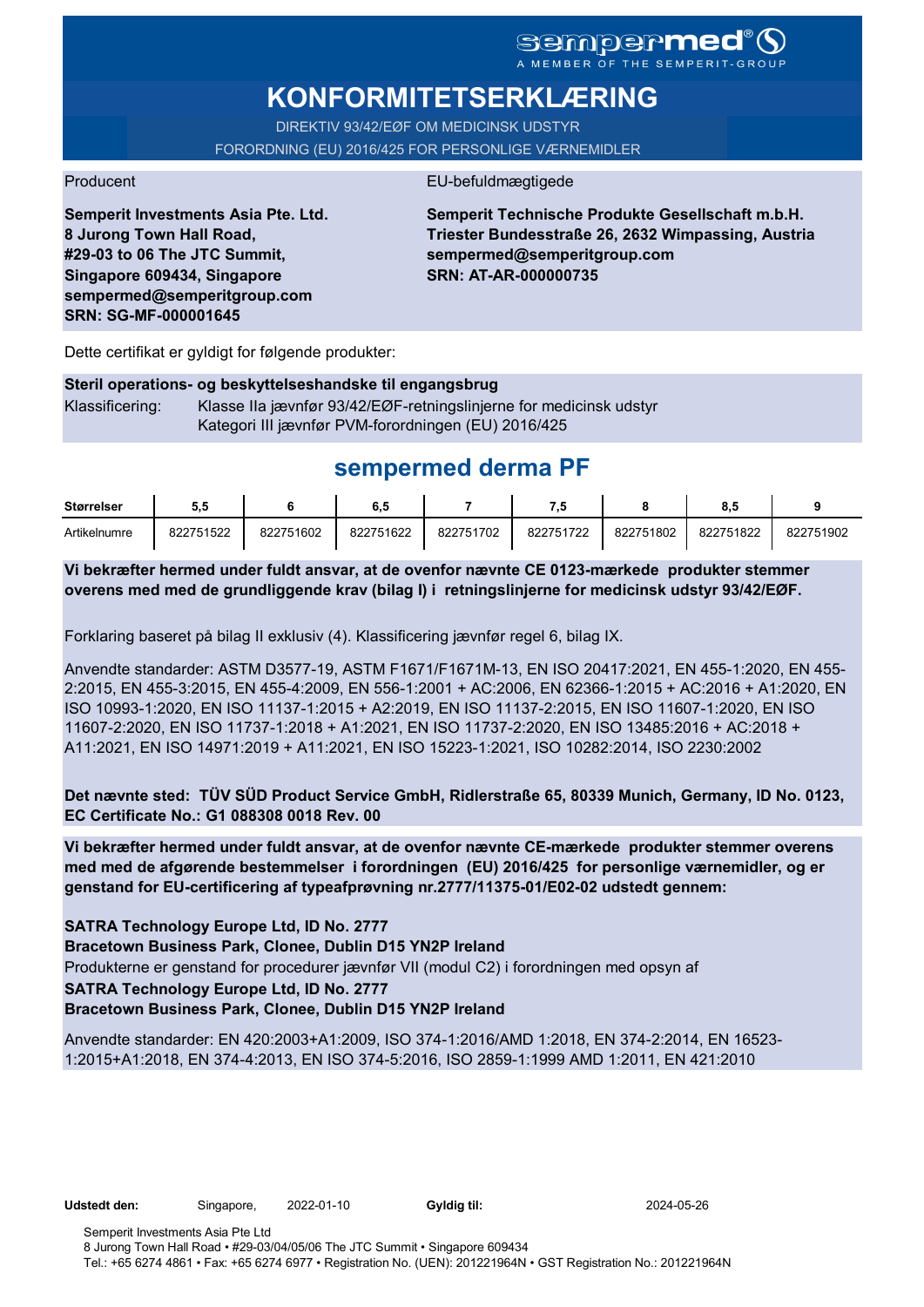### **Sempermed** MEMBER OF THE SEMPERIT-GROUP

# **KONFORMITETSERKLÆRING**

DIREKTIV FOR MEDISINSK UTSTYR 93/42/EØS FORORDNING (EU) NR. 2016/425 OM PERSONLIG VERNEUTSTYR

#### Produsent Autorisert representant i EU

**Semperit Investments Asia Pte. Ltd. 8 Jurong Town Hall Road, #29-03 to 06 The JTC Summit, Singapore 609434, Singapore sempermed@semperitgroup.com SRN: SG-MF-000001645**

**Semperit Technische Produkte Gesellschaft m.b.H. Triester Bundesstraße 26, 2632 Wimpassing, Austria sempermed@semperitgroup.com SRN: AT-AR-000000735**

Dette sertifikatet er gyldig for følgende produkter:

#### **Steril operasjons- og beskyttelseshanske for engangsbruk**

Klassifisering: Klasse IIa i henhold til Direktiv for medisinsk utstyr 93/42/EØS Kategori III i henhold til PVU-forordningen (EU) nr. 2016/425

# **sempermed derma PF**

| <b>Størrelser</b> | 5.5       |           | 6.5       |           | - 9       |           | 0.        |           |
|-------------------|-----------|-----------|-----------|-----------|-----------|-----------|-----------|-----------|
| Artikkelnumre     | 822751522 | 822751602 | 822751622 | 822751702 | 822751722 | 822751802 | 822751822 | 822751902 |

#### **Vi erklærer herved under eneansvar at det CE 0123-merkede produktet oppfyller de grunnleggende kravene (Vedlegg I) i Direktivet for medisinsk utstyr 93/42/EØS.**

Erklæring basert på Vedlegg II unntatt (4). Klassifisering i henhold til Regel nr. 6, Vedlegg IX.

Relevante standarder: ASTM D3577-19, ASTM F1671/F1671M-13, EN ISO 20417:2021, EN 455-1:2020, EN 455- 2:2015, EN 455-3:2015, EN 455-4:2009, EN 556-1:2001 + AC:2006, EN 62366-1:2015 + AC:2016 + A1:2020, EN ISO 10993-1:2020, EN ISO 11137-1:2015 + A2:2019, EN ISO 11137-2:2015, EN ISO 11607-1:2020, EN ISO 11607- 2:2020, EN ISO 11737-1:2018 + A1:2021, EN ISO 11737-2:2020, EN ISO 13485:2016 + AC:2018 + A11:2021, EN ISO 14971:2019 + A11:2021, EN ISO 15223-1:2021, ISO 10282:2014, ISO 2230:2002

**Teknisk kontrollorgan: TÜV SÜD Product Service GmbH, Ridlerstraße 65, 80339 Munich, Germany, ID No. 0123, EC Certificate No.: G1 088308 0018 Rev. 00** 

**Vi erklærer herved under eneansvar at det CE-merkede produktet som er nevnt ovenfor oppfyller de relevante bestemmelsene i Forordning (EU) nr. 2016/425 om personlig verneutstyr og er gjenstand for EUtypeprøvesertifikat nr. 2777/11375-01/E02-02 utstedt av:**

**SATRA Technology Europe Ltd, ID No. 2777**

**Bracetown Business Park, Clonee, Dublin D15 YN2P Ireland**

Produktet er gjenstand for prosedyren som er beskrevet i Vedlegg VII (Modul C2) i Forordning nr. 2016/425 under tilsyn av

#### **SATRA Technology Europe Ltd, ID No. 2777**

**Bracetown Business Park, Clonee, Dublin D15 YN2P Ireland**

Relevante standarder: EN 420:2003+A1:2009, ISO 374-1:2016/AMD 1:2018, EN 374-2:2014, EN 16523- 1:2015+A1:2018, EN 374-4:2013, EN ISO 374-5:2016, ISO 2859-1:1999 AMD 1:2011, EN 421:2010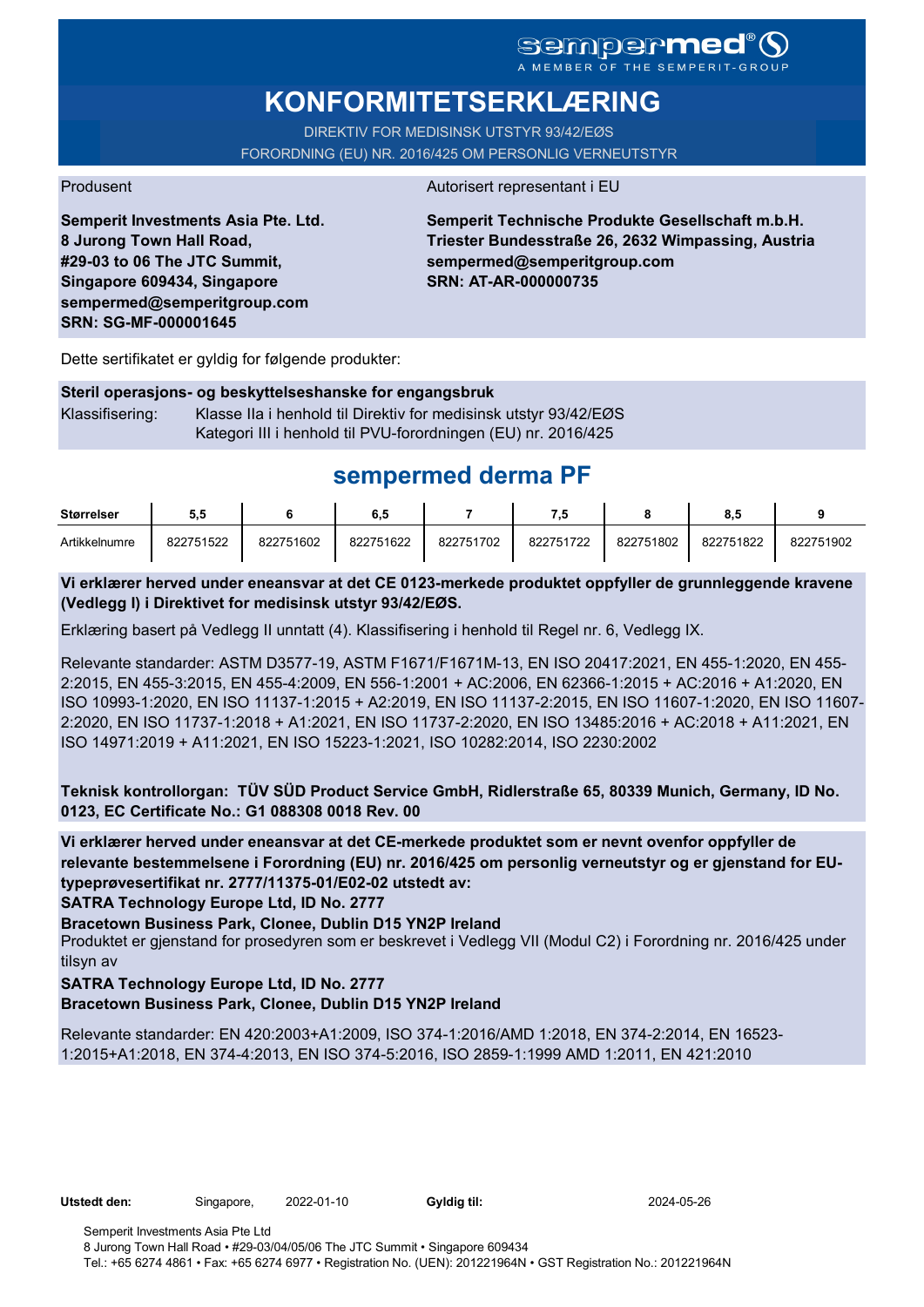# SCMDOCPMCO

# **VAATIMUSTENMUKAISUUSVAKUUTUS**

LÄÄKINNÄLLISIÄ LAITTEITA KOSKEVA DIREKTIIVI 93/42/ETY HENKILÖNSUOJAIMISTA ANNETTU ASETUS (EU) 2016/425

**Semperit Investments Asia Pte. Ltd. 8 Jurong Town Hall Road, #29-03 to 06 The JTC Summit, Singapore 609434, Singapore sempermed@semperitgroup.com SRN: SG-MF-000001645**

#### Valmistaja EU:n valtuutettu edustaja

**Semperit Technische Produkte Gesellschaft m.b.H. Triester Bundesstraße 26, 2632 Wimpassing, Austria sempermed@semperitgroup.com SRN: AT-AR-000000735**

Tämä sertifikaatti koskee seuraavia tuotteita:

#### **Kertakäyttöinen steriili leikkaus- ja suojakäsine**

Luokitus: Luokka IIa lääkinnällisiä laitteita koskevan direktiivin 93/42/ETY mukaisesti Luokka III henkilönsuojaimista annetun asetuksen (EU) 2016/425 mukaisesti

## **sempermed derma PF**

| Koot         | ບ.ເ       |           | 6.5       |           | - 7       |           | υ.,       |           |
|--------------|-----------|-----------|-----------|-----------|-----------|-----------|-----------|-----------|
| Tuotenumerot | 822751522 | 822751602 | 822751622 | 822751702 | 822751722 | 822751802 | 822751822 | 822751902 |

**Täten vahvistamme yksinomaisella vastuullamme, että CE 0123-merkityt tuotteet vastaavat lääkinnällisiä laitteita koskevan direktiivin 93/42/ETY mukaisia perustavanlaatuisia vaatimuksia (liite I).**

Selvitys perustuu liitteeseen II, lukuun ottamatta (4). Luokittelu liitteen IX, säännön 6 mukaan

Sovelletut standardit: ASTM D3577-19, ASTM F1671/F1671M-13, EN ISO 20417:2021, EN 455-1:2020, EN 455- 2:2015, EN 455-3:2015, EN 455-4:2009, EN 556-1:2001 + AC:2006, EN 62366-1:2015 + AC:2016 + A1:2020, EN ISO 10993-1:2020, EN ISO 11137-1:2015 + A2:2019, EN ISO 11137-2:2015, EN ISO 11607-1:2020, EN ISO 11607- 2:2020, EN ISO 11737-1:2018 + A1:2021, EN ISO 11737-2:2020, EN ISO 13485:2016 + AC:2018 + A11:2021, EN ISO 14971:2019 + A11:2021, EN ISO 15223-1:2021, ISO 10282:2014, ISO 2230:2002

### **Ilmoitettu laitos: TÜV SÜD Product Service GmbH, Ridlerstraße 65, 80339 Munich, Germany, ID No. 0123, EC Certificate No.: G1 088308 0018 Rev. 00**

**Täten vahvistamme yksinomaisella vastuullamme, että yllä mainitut CE-merkityt tuotteet vastaavat henkilönsuojaimista annetun asetuksen (EU) 2016/425 mukaisia perustavanlaatuisia vaatimuksia ja niihin sovelletaan EU:n tyyppitarkastustodistusta nro 2777/11375-01/E02-02 laadittu :**

**SATRA Technology Europe Ltd, ID No. 2777**

**Bracetown Business Park, Clonee, Dublin D15 YN2P Ireland**

Tuotteet ovat asetuksen liitteen VII (moduuli C2) mukaisen menettelyn kohteena, valvonnan suorittaa

**SATRA Technology Europe Ltd, ID No. 2777**

#### **Bracetown Business Park, Clonee, Dublin D15 YN2P Ireland**

Sovelletut standardit: EN 420:2003+A1:2009, ISO 374-1:2016/AMD 1:2018, EN 374-2:2014, EN 16523- 1:2015+A1:2018, EN 374-4:2013, EN ISO 374-5:2016, ISO 2859-1:1999 AMD 1:2011, EN 421:2010

**Laadittu :** Singapore, 2022-01-10 **Voimassa (asti):** 2024-05-26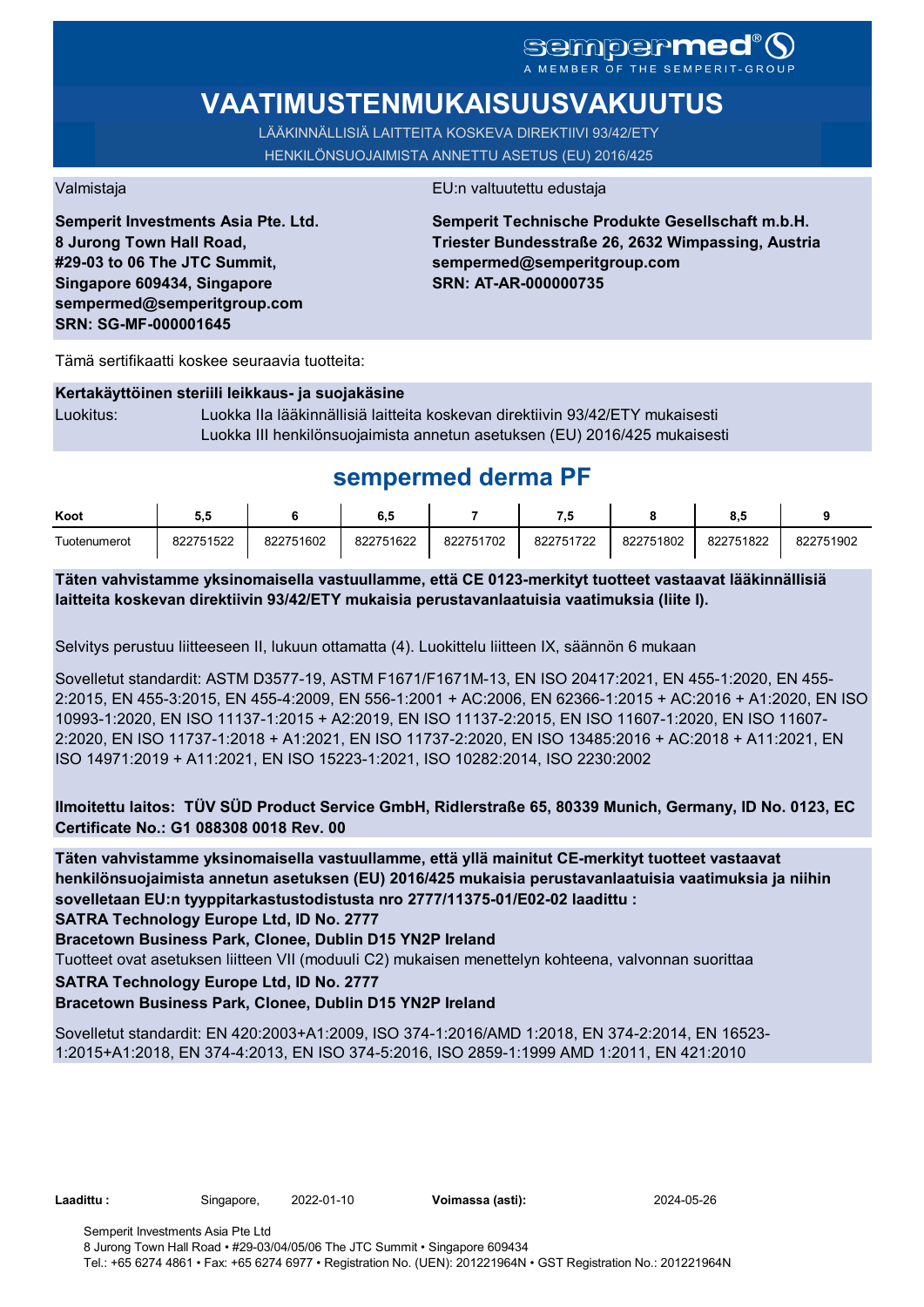## **Sempermed** A MEMBER OF THE SEMPERIT-GROUP

# **ATITIKTIES DEKLARACIJA**

DIREKTYVA DĖL MEDICINOS PRIETAISŲ 93/42/EEB REGLAMENTAS (ES) 2016/425 DĖL ASMENINIŲ APSAUGOS PRIEMONIŲ

Gamintojas **ES** įgaliotas asmuo

**Semperit Investments Asia Pte. Ltd. 8 Jurong Town Hall Road, #29-03 to 06 The JTC Summit, Singapore 609434, Singapore sempermed@semperitgroup.com SRN: SG-MF-000001645**

**Semperit Technische Produkte Gesellschaft m.b.H. Triester Bundesstraße 26, 2632 Wimpassing, Austria sempermed@semperitgroup.com SRN: AT-AR-000000735**

Šis sertifikatas galioja toliau nurodytiems produktams:

**Sterilios vienkartinio naudojimo operacinės ir apsauginės pirštinės** Klasifikacija: Ila klasė pagal direktyva dėl medicinos prietaisų 93/42/EEB III kategorija pagal reglamentą (ES) 2016/425 dėl asmeninių apsaugos priemonių

# **sempermed derma PF**

| Dvdžiai            | 5.5       |           | 6.5       |           |           |           | $\bullet$<br>ο., |           |
|--------------------|-----------|-----------|-----------|-----------|-----------|-----------|------------------|-----------|
| Prekiy<br>numeriai | 822751522 | 822751602 | 822751622 | 822751702 | 822751722 | 822751802 | 822751822        | 822751902 |

**Prisiimdami visą atsakomybę šiuo dokumentu patvirtiname, kad CE 0123 paženklinti produktai atitinka svarbiausius direktyvos dėl medicinos prietaisų 93/42/EEB reikalavimus (I priedas).**

Paaiškinimas remiasi tik II priedu (4). Klasifikacija pagal IX priedo 6 taisyklę.

Taikomi standartai: ASTM D3577-19, ASTM F1671/F1671M-13, EN ISO 20417:2021, EN 455-1:2020, EN 455- 2:2015, EN 455-3:2015, EN 455-4:2009, EN 556-1:2001 + AC:2006, EN 62366-1:2015 + AC:2016 + A1:2020, EN ISO 10993-1:2020, EN ISO 11137-1:2015 + A2:2019, EN ISO 11137-2:2015, EN ISO 11607-1:2020, EN ISO 11607-2:2020, EN ISO 11737-1:2018 + A1:2021, EN ISO 11737-2:2020, EN ISO 13485:2016 + AC:2018 + A11:2021, EN ISO 14971:2019 + A11:2021, EN ISO 15223-1:2021, ISO 10282:2014, ISO 2230:2002

**Notifikuotoji įstaiga: TÜV SÜD Product Service GmbH, Ridlerstraße 65, 80339 Munich, Germany, ID No. 0123, EC Certificate No.: G1 088308 0018 Rev. 00** 

**Prisiimdami visą atsakomybę, šiuo dokumentu patvirtiname, kad anksčiau paminėti CE paženklinti produktai atitinka svarbiausius direktyvos dėl asmeninių apsaugos priemonių (ES) 2016/425 reikalavimus ir yra ES tipo tyrimo sertifikato Nr. objektas. 2777/11375-01/E02-02 išduota :**

**SATRA Technology Europe Ltd, ID No. 2777**

**Bracetown Business Park, Clonee, Dublin D15 YN2P Ireland**

Produktai yra metodo objektas pagal direktyvos VII priedą (modulis C2) prižiūrint

**SATRA Technology Europe Ltd, ID No. 2777**

#### **Bracetown Business Park, Clonee, Dublin D15 YN2P Ireland**

Taikomi standartai: EN 420:2003+A1:2009, ISO 374-1:2016/AMD 1:2018, EN 374-2:2014, EN 16523- 1:2015+A1:2018, EN 374-4:2013, EN ISO 374-5:2016, ISO 2859-1:1999 AMD 1:2011, EN 421:2010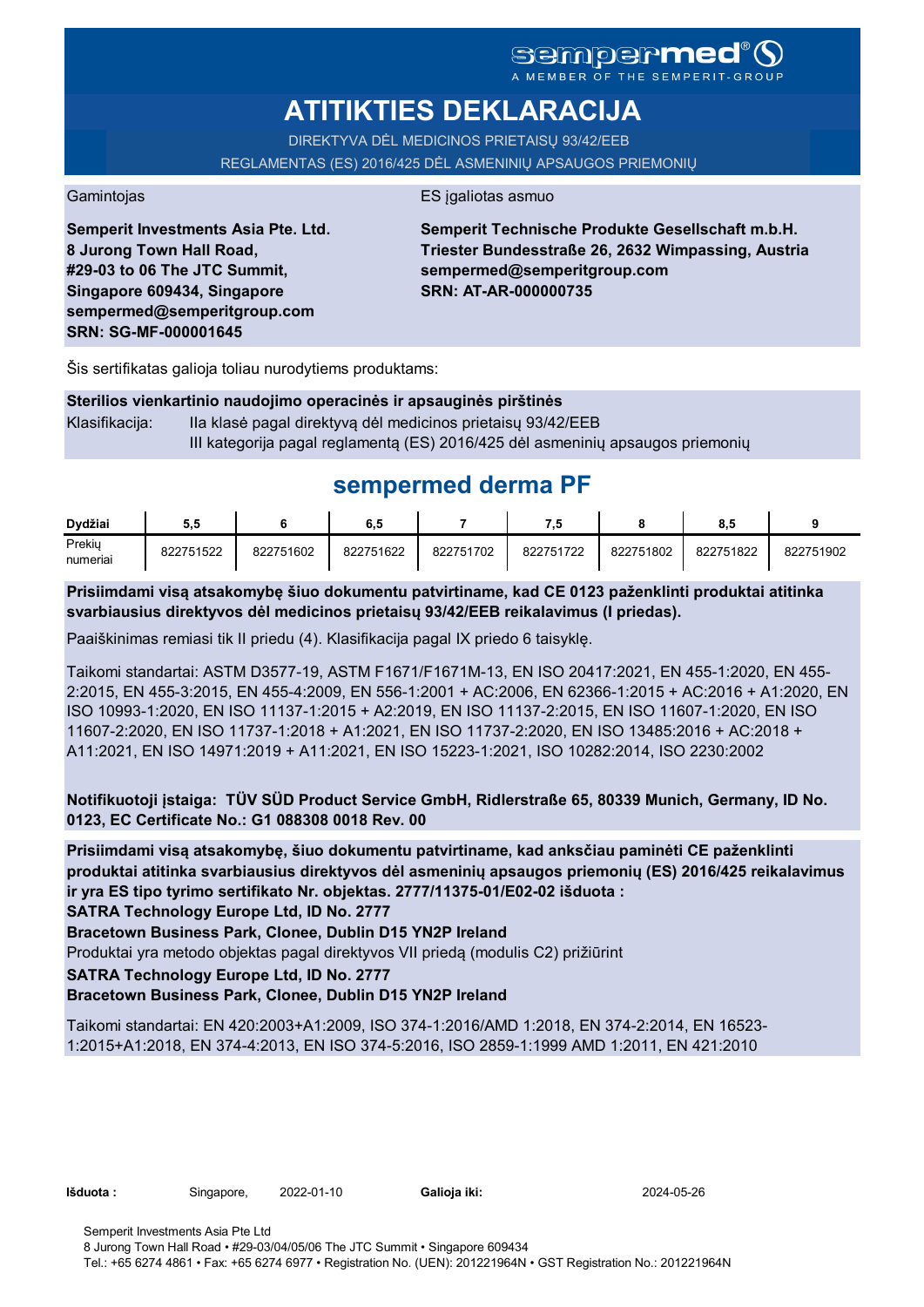## **sempermed** A MEMBER OF THE SEMPERIT-GROUP

# **ATBILSTĪBAS DEKLARĀCIJA**

MEDICĪNAS IERĪČU DIREKTĪVA 93/42/EEK

REGULA (ES) 2016/425 PAR INDIVIDUĀLAJIEM AIZSARDZĪBAS LĪDZEKĻIEM

Likumīgais ražotājs **Pilnvarotais pārstāvis ES** 

**Semperit Investments Asia Pte. Ltd. 8 Jurong Town Hall Road, #29-03 to 06 The JTC Summit, Singapore 609434, Singapore sempermed@semperitgroup.com SRN: SG-MF-000001645**

**Semperit Technische Produkte Gesellschaft m.b.H. Triester Bundesstraße 26, 2632 Wimpassing, Austria sempermed@semperitgroup.com SRN: AT-AR-000000735**

Šis sertifikāts ir derīgs šādam produktam:

#### **Sterili ķirurģiskie aizsargcimdi vienreizējai lietošanai**

Klasifikācija: IIa klase saskaņā ar medicīnas ierīču direktīvu 93/42/EEK III kategorija saskaņā ar IAL Regulu (ES) 2016/425

# **sempermed derma PF**

| Izmēri   | 5.5       |           | 6.5       |           | 7.5       |           |           |           |
|----------|-----------|-----------|-----------|-----------|-----------|-----------|-----------|-----------|
| Artikula | 822751522 | 822751602 | 822751622 | 822751702 | 822751722 | 822751802 | 822751822 | 822751902 |
| numurs   |           |           |           |           |           |           |           |           |

#### **Ar šo mēs apliecinām, ka iepriekš aprakstītais produkts ar CE 0123 marķējumu atbilst medicīnas ierīču 93/42/EEK direktīvas pamatprasībām (I pielikums).**

Deklarācija, pamatojoties uz II pielikumu, izņemot (4). Klasifikācija saskaņā ar IX pielikuma 6. noteikumu.

Piemērotie standarti: ASTM D3577-19, ASTM F1671/F1671M-13, EN ISO 20417:2021, EN 455-1:2020, EN 455- 2:2015, EN 455-3:2015, EN 455-4:2009, EN 556-1:2001 + AC:2006, EN 62366-1:2015 + AC:2016 + A1:2020, EN ISO 10993-1:2020, EN ISO 11137-1:2015 + A2:2019, EN ISO 11137-2:2015, EN ISO 11607-1:2020, EN ISO 11607-2:2020, EN ISO 11737-1:2018 + A1:2021, EN ISO 11737-2:2020, EN ISO 13485:2016 + AC:2018 + A11:2021, EN ISO 14971:2019 + A11:2021, EN ISO 15223-1:2021, ISO 10282:2014, ISO 2230:2002

**Pilnvarotā iestāde: TÜV SÜD Product Service GmbH, Ridlerstraße 65, 80339 Munich, Germany, ID No. 0123, EC Certificate No.: G1 088308 0018 Rev. 00** 

**Ar šo mēs apliecinām, ka iepriekš aprakstītais produkts ar CE marķējumu atbilst Regulas (ES) 2016/425 par individuālajiem aizsardzības līdzekļiem piemērojamajiem noteikumiem un ir identisks individuālajiem aizsardzības līdzekļiem, uz kuriem attiecas ES tipa pārbaudes sertifikāts Nr. 2777/11375-01/E02-02 izdots :**

**SATRA Technology Europe Ltd, ID No. 2777**

**Bracetown Business Park, Clonee, Dublin D15 YN2P Ireland**

un uz to attiecas Regulas (ES) 2016/425 VII pielikumā (C2 modulis) noteiktā procedūra

#### **SATRA Technology Europe Ltd, ID No. 2777**

#### **Bracetown Business Park, Clonee, Dublin D15 YN2P Ireland**

Piemērotie standarti: EN 420:2003+A1:2009, ISO 374-1:2016/AMD 1:2018, EN 374-2:2014, EN 16523- 1:2015+A1:2018, EN 374-4:2013, EN ISO 374-5:2016, ISO 2859-1:1999 AMD 1:2011, EN 421:2010

**Izdots :** Singapore, 2022-01-10 **Derīgs līdz:** 2024-05-26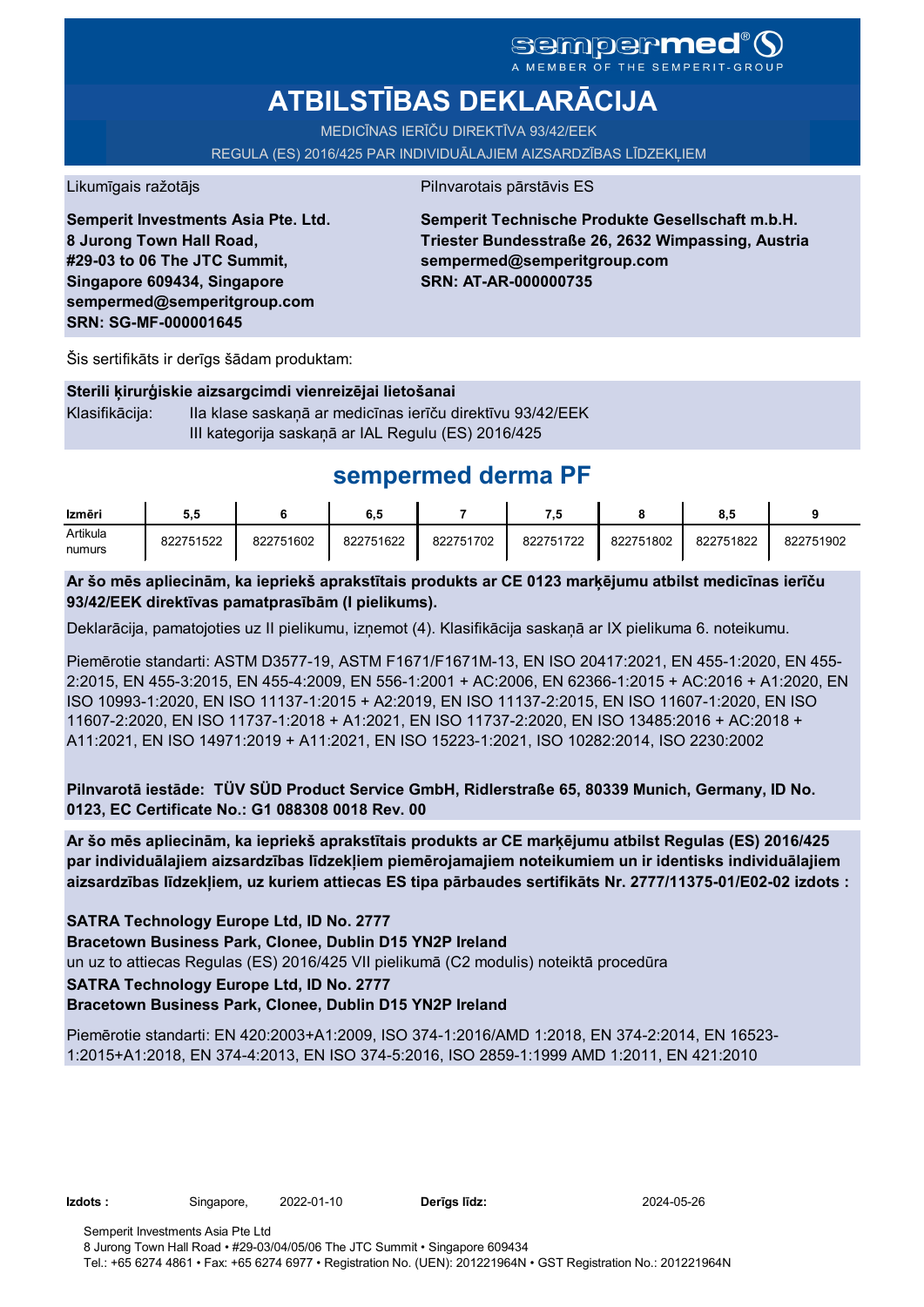### Sempermed A MEMBER OF THE SEMPERIT-GROUP

# **VASTAVUSDEKLARATSIOON**

MEDITSIINITOODETE DIREKTIIV 93/42/EMÜ ISIKUKAITSEVAHENDITE MÄÄRUS (EL) 2016/425

Tootja Volitatud esindaja EL-is

**Semperit Investments Asia Pte. Ltd. 8 Jurong Town Hall Road, #29-03 to 06 The JTC Summit, Singapore 609434, Singapore sempermed@semperitgroup.com SRN: SG-MF-000001645**

### **Semperit Technische Produkte Gesellschaft m.b.H. Triester Bundesstraße 26, 2632 Wimpassing, Austria sempermed@semperitgroup.com SRN: AT-AR-000000735**

See sertifikaat kehtib järgmistele toodetele:

#### **Steriilne operatsiooni- ja kaitsekinnas ühekordseks kasutuseks**

Klassifikatsioon: IIa klass kooskõlas meditsiinitoodete direktiiviga 93/42/EMÜ III kategooria kooskõlas isikukaitsevahendite määrusega (EL) 2016/425

# **sempermed derma PF**

| <b>Suurused</b> | 5.C       |           | 6,5       |           | ه.        |           | o.c       |           |
|-----------------|-----------|-----------|-----------|-----------|-----------|-----------|-----------|-----------|
| Tootenumbrid    | 822751522 | 822751602 | 822751622 | 822751702 | 822751722 | 822751802 | 822751822 | 822751902 |

### **Kinnitame oma ainuvastutusel, et CE 0123-märgisega tooted on kooskõlas meditsiinitoodete direktiivi 93/42/EMÜ peamiste nõuetega (I lisa).**

Deklaratsioon põhineb II lisal, välja arvatud punkt 4. Klassifikatsioon kooskõlas IX lisa 6. reegliga.

Kohaldatud normid: ASTM D3577-19, ASTM F1671/F1671M-13, EN ISO 20417:2021, EN 455-1:2020, EN 455- 2:2015, EN 455-3:2015, EN 455-4:2009, EN 556-1:2001 + AC:2006, EN 62366-1:2015 + AC:2016 + A1:2020, EN ISO 10993-1:2020, EN ISO 11137-1:2015 + A2:2019, EN ISO 11137-2:2015, EN ISO 11607-1:2020, EN ISO 11607- 2:2020, EN ISO 11737-1:2018 + A1:2021, EN ISO 11737-2:2020, EN ISO 13485:2016 + AC:2018 + A11:2021, EN ISO 14971:2019 + A11:2021, EN ISO 15223-1:2021, ISO 10282:2014, ISO 2230:2002

**Teavitatud asutus: TÜV SÜD Product Service GmbH, Ridlerstraße 65, 80339 Munich, Germany, ID No. 0123, EC Certificate No.: G1 088308 0018 Rev. 00** 

**Kinnitame oma ainuvastutusel, et eespool nimetatud CE-märgistusega tooted on kooskõlas isikukaitsevahendite määruse (EL) 2016/425 põhisätetega ning on identsed isikukaitsevahenditega, mille kohta on välja antud EÜ tüübihindamistõend nr2777/11375-01/E02-02 välja :**

**SATRA Technology Europe Ltd, ID No. 2777**

**Bracetown Business Park, Clonee, Dublin D15 YN2P Ireland**

Toodetele kohaldub määruse VII lisa (moodul C2) menetlus, mille üle teostab järelevalvet

**SATRA Technology Europe Ltd, ID No. 2777**

### **Bracetown Business Park, Clonee, Dublin D15 YN2P Ireland**

Kohaldatud normid: EN 420:2003+A1:2009, ISO 374-1:2016/AMD 1:2018, EN 374-2:2014, EN 16523- 1:2015+A1:2018, EN 374-4:2013, EN ISO 374-5:2016, ISO 2859-1:1999 AMD 1:2011, EN 421:2010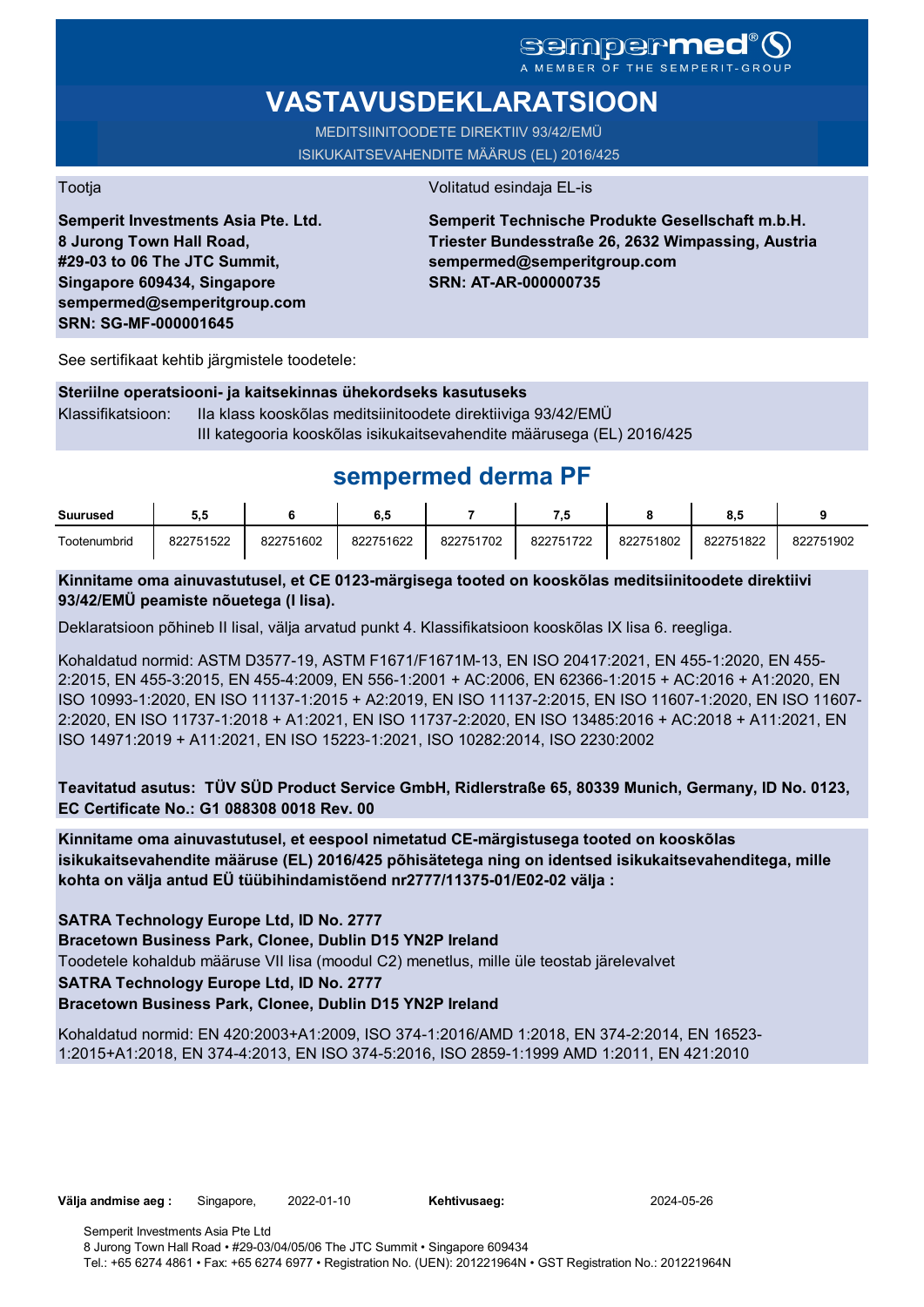### **Sempermed** A MEMBER OF THE SEMPERIT-GROUP

# **PROHLÁŠENÍ O SHODĚ**

SMĚRNICE O ZDRAVOTNICKÝCH PROSTŘEDCÍCH 93/42/EHS NAŘÍZENÍ (EU) 2016/425 PRO OSOBNÍ OCHRANNÉ PROSTŘEDKY

#### Výrobce EU zplnomocněný zástupce

**Semperit Investments Asia Pte. Ltd. 8 Jurong Town Hall Road, #29-03 to 06 The JTC Summit, Singapore 609434, Singapore sempermed@semperitgroup.com SRN: SG-MF-000001645**

**Semperit Technische Produkte Gesellschaft m.b.H. Triester Bundesstraße 26, 2632 Wimpassing, Austria sempermed@semperitgroup.com SRN: AT-AR-000000735**

Tento certifikát je platný pro následující produkty:

#### **Sterilní operační a ochranné rukavice pro jednorázové použití**

Klasifikace Třída IIa podle směrnice o zdravotnických prostředcích 93/42/EEC Kategorie III podle nařízení o OOP (EU) 2016/425

# **sempermed derma PF**

| Velikosti         | 5.5       |           | 6.5       |           | 7,5       |           | 8.5       |           |
|-------------------|-----------|-----------|-----------|-----------|-----------|-----------|-----------|-----------|
| Číslo<br>produktu | 822751522 | 822751602 | 822751622 | 822751702 | 822751722 | 822751802 | 822751822 | 822751902 |

**Tímto potvrzujeme s výlučnou odpovědností, že produkty označené CE 0123 souhlasí se základními požadavky (příloha I) směrnice o zdravotnických prostředcích 93/42/EHS.**

Vysvětlení se zakládají na příloze II včetně (4). klasifikace podle pravidla 6, příloha IX.

Použité normy: ASTM D3577-19, ASTM F1671/F1671M-13, EN ISO 20417:2021, EN 455-1:2020, EN 455-2:2015, EN 455-3:2015, EN 455-4:2009, EN 556-1:2001 + AC:2006, EN 62366-1:2015 + AC:2016 + A1:2020, EN ISO 10993-1:2020, EN ISO 11137-1:2015 + A2:2019, EN ISO 11137-2:2015, EN ISO 11607-1:2020, EN ISO 11607- 2:2020, EN ISO 11737-1:2018 + A1:2021, EN ISO 11737-2:2020, EN ISO 13485:2016 + AC:2018 + A11:2021, EN ISO 14971:2019 + A11:2021, EN ISO 15223-1:2021, ISO 10282:2014, ISO 2230:2002

**Uvedená místa: TÜV SÜD Product Service GmbH, Ridlerstraße 65, 80339 Munich, Germany, ID No. 0123, EC Certificate No.: G1 088308 0018 Rev. 00** 

**Tímto potvrzujeme s výlučnou odpovědností, že výše uvedené produkty označené jako CE souhlasí s příslušnými ustanoveními nařízení (EU) 2016/425 pro Osobní ochranné prostředky a jsou předmětem přezkoušení EU č.2777/11375-01/E02-02 vystaveno :**

**SATRA Technology Europe Ltd, ID No. 2777**

**Bracetown Business Park, Clonee, Dublin D15 YN2P Ireland**

Produkty jsou předmětem procesu podle dodatku VII (moduly, C2) nařízení pod dohledem

**SATRA Technology Europe Ltd, ID No. 2777**

**Bracetown Business Park, Clonee, Dublin D15 YN2P Ireland**

Použité normy: EN 420:2003+A1:2009, ISO 374-1:2016/AMD 1:2018, EN 374-2:2014, EN 16523- 1:2015+A1:2018, EN 374-4:2013, EN ISO 374-5:2016, ISO 2859-1:1999 AMD 1:2011, EN 421:2010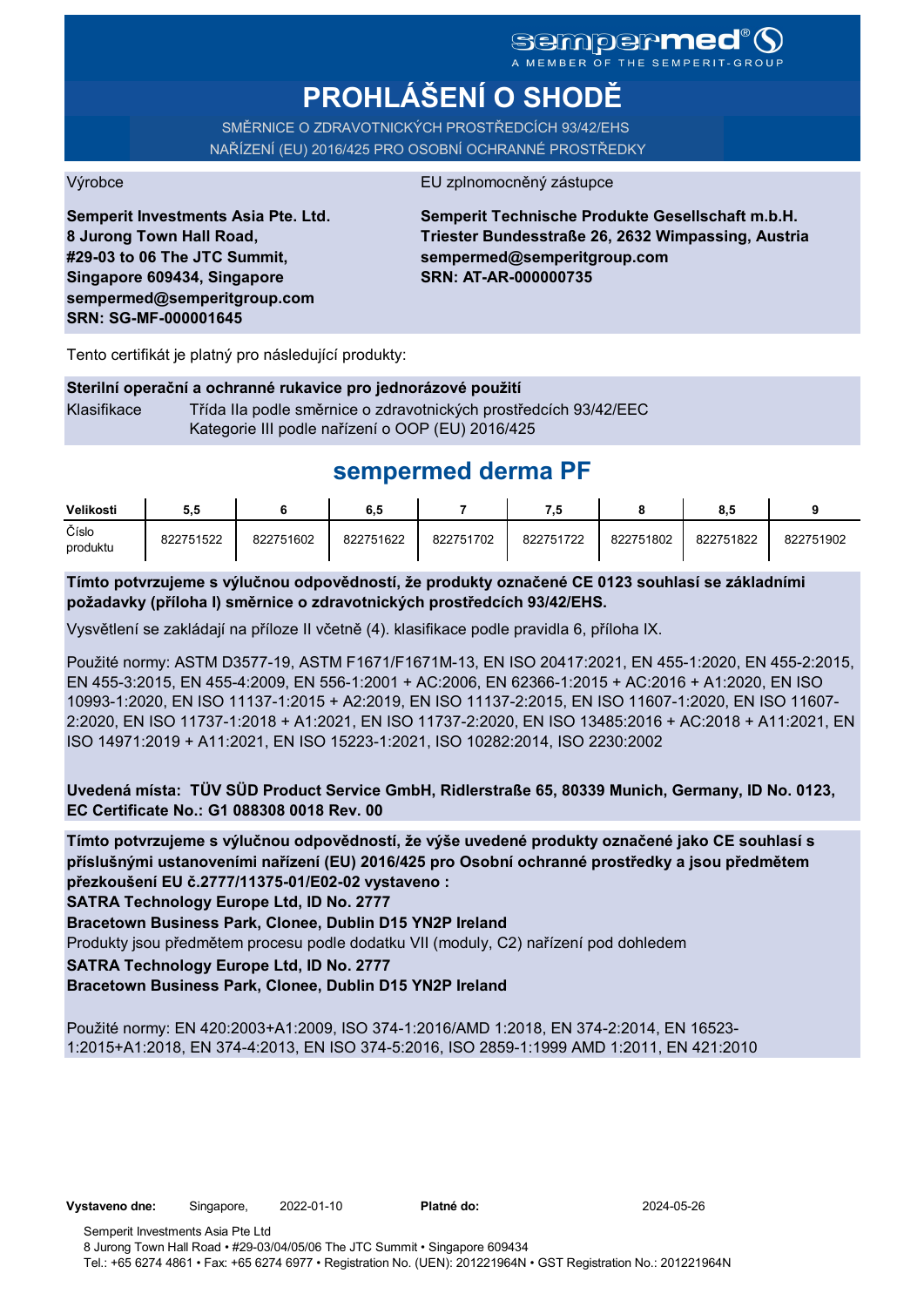# sempermed<sup>®</sup>Q

A MEMBER OF THE SEMPERIT-GROUP

# **VYHLÁSENIE O ZHODE**

SMERNICA 93/42/EHS EURÓPSKEHO PARLAMENTU A RADY o zdravotníckych pomôckach

NARIADENIE EURÓPSKEHO PARLAMENTU A RADY (EÚ) 2016/425 O OSOBNÝCH OCHRANNÝCH **PROSTRIEDKOCH** 

Výrobca Splnomocnenec pre EÚ

**Semperit Investments Asia Pte. Ltd. 8 Jurong Town Hall Road, #29-03 to 06 The JTC Summit, Singapore 609434, Singapore sempermed@semperitgroup.com SRN: SG-MF-000001645**

**Semperit Technische Produkte Gesellschaft m.b.H. Triester Bundesstraße 26, 2632 Wimpassing, Austria sempermed@semperitgroup.com SRN: AT-AR-000000735**

Tento certifikát je platný pre nasledujúce body:

#### **Sterilné operačné a ochranné rukavice na jedno použitie**

Klasifikácia: Trieda IIa podľa smernice 93/42/EHS o zdravotníckych pomôckach Kategória III podľa Nariadenia o osobných ochranných pomôckach (EU) 2016/425

## **sempermed derma PF**

| Veľkosti      | 5.5       |           | 6.5       |           | - 9       |           | 8.5       |           |
|---------------|-----------|-----------|-----------|-----------|-----------|-----------|-----------|-----------|
| Výrobné čísla | 822751522 | 822751602 | 822751622 | 822751702 | 822751722 | 822751802 | 822751822 | 822751902 |

**Týmto vo svojej výhradnej zodpovednosti potvrdzujeme, že výrobky označené symbolom CE 0123 sú v súlade so základnými požiadavkami (Príloha I) Nariadenia 93/42/EHS o zdravotníckych pomôckach.**

Vysvetlenie sa zakladá na prílohe II okrem (4). Klasifikácia podľa Pravidla 6, prílohy IX.

Súvisiace normy: ASTM D3577-19, ASTM F1671/F1671M-13, EN ISO 20417:2021, EN 455-1:2020, EN 455- 2:2015, EN 455-3:2015, EN 455-4:2009, EN 556-1:2001 + AC:2006, EN 62366-1:2015 + AC:2016 + A1:2020, EN ISO 10993-1:2020, EN ISO 11137-1:2015 + A2:2019, EN ISO 11137-2:2015, EN ISO 11607-1:2020, EN ISO 11607-2:2020, EN ISO 11737-1:2018 + A1:2021, EN ISO 11737-2:2020, EN ISO 13485:2016 + AC:2018 + A11:2021, EN ISO 14971:2019 + A11:2021, EN ISO 15223-1:2021, ISO 10282:2014, ISO 2230:2002

**Menovaná pozícia: TÜV SÜD Product Service GmbH, Ridlerstraße 65, 80339 Munich, Germany, ID No. 0123, EC Certificate No.: G1 088308 0018 Rev. 00** 

**Týmto vo svojej výhradnej zodpovednosti potvrdzujeme, že výrobky označené symbolom CE sú v súlade so smerodajnými ustanoveniami Nariadenia (EÚ) 2016/425 o osobných ochranných prostriedkoch a sú predmetom EU - Osvedčenia o typovej skúške č. 2777/11375-01/E02-02 vyhotovené :**

**SATRA Technology Europe Ltd, ID No. 2777**

**Bracetown Business Park, Clonee, Dublin D15 YN2P Ireland**

Výrobky sú predmetom konania podľa dodatku VII (moduly C2) Nariadenia pod dohľadom

**SATRA Technology Europe Ltd, ID No. 2777**

#### **Bracetown Business Park, Clonee, Dublin D15 YN2P Ireland**

Súvisiace normy: EN 420:2003+A1:2009, ISO 374-1:2016/AMD 1:2018, EN 374-2:2014, EN 16523- 1:2015+A1:2018, EN 374-4:2013, EN ISO 374-5:2016, ISO 2859-1:1999 AMD 1:2011, EN 421:2010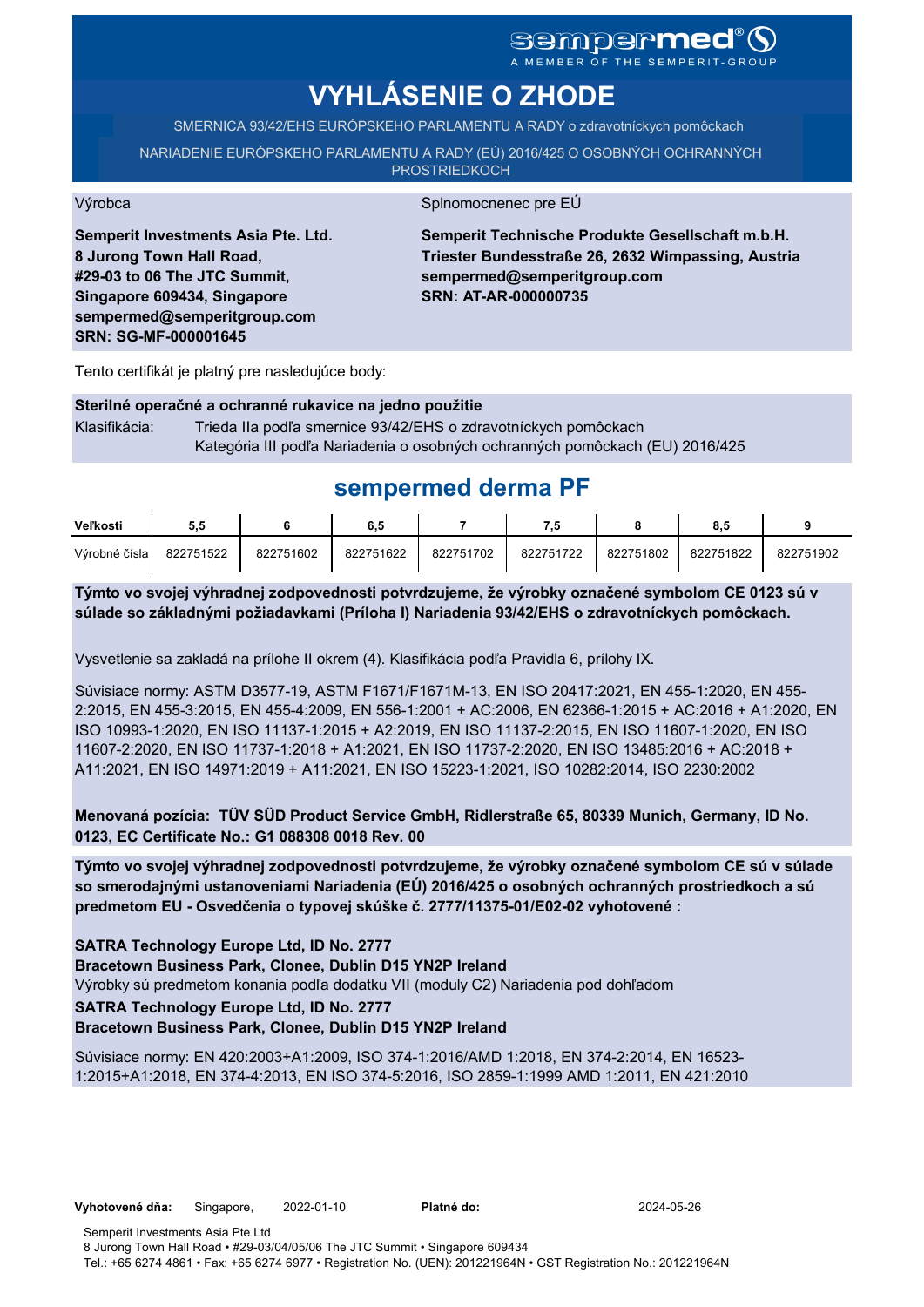# **MEGFELELŐSÉGI NYILATKOZAT**

ORVOSTECHNIKAI ESZKÖZÖKRŐL SZÓLÓ 93/42/EGK IRÁNYELV EGYÉNI VÉDŐESZKÖZÖKRŐL SZÓLÓ 2016/425/EU RENDELET

#### Gyártó EU-meghatalmazott

**Semperit Investments Asia Pte. Ltd. 8 Jurong Town Hall Road, #29-03 to 06 The JTC Summit, Singapore 609434, Singapore sempermed@semperitgroup.com SRN: SG-MF-000001645**

**Semperit Technische Produkte Gesellschaft m.b.H. Triester Bundesstraße 26, 2632 Wimpassing, Austria sempermed@semperitgroup.com SRN: AT-AR-000000735**

Ez a tanúsítvány a következő termékekre érvényes:

#### **Egyszer használatos, steril műtős- és védőkesztyű**

Osztályozás: IIa. osztály az orvostechnikai eszközökről szóló 93/42/EGK irányelv szerint III. kategória az egyéni védőeszközökről szóló 2016/425/EU rendelet szerint

## **sempermed derma PF**

| Méretek    | ວ.ະ       |           | 0.J       |           | - 1       |           |           |           |
|------------|-----------|-----------|-----------|-----------|-----------|-----------|-----------|-----------|
| Cikkszámok | 822751522 | 822751602 | 822751622 | 822751702 | 822751722 | 822751802 | 822751822 | 822751902 |

**Ezennel kizárólagos felelősségünk mellett kijelentjük, hogy a CE 0123 jelzésű termékek megfelelnek az orvostechnikai eszközökről szóló 93/42/EWG irányelv alapvető előírásainak.**

Magyarázat a II. mellékleten alapszik, a 4. bekezdést kivéve Osztályozás a IX. melléklet 6. szabálya szerint

Alkalmazott szabványok: ASTM D3577-19, ASTM F1671/F1671M-13, EN ISO 20417:2021, EN 455-1:2020, EN 455-2:2015, EN 455-3:2015, EN 455-4:2009, EN 556-1:2001 + AC:2006, EN 62366-1:2015 + AC:2016 + A1:2020, EN ISO 10993-1:2020, EN ISO 11137-1:2015 + A2:2019, EN ISO 11137-2:2015, EN ISO 11607-1:2020, EN ISO 11607-2:2020, EN ISO 11737-1:2018 + A1:2021, EN ISO 11737-2:2020, EN ISO 13485:2016 + AC:2018 + A11:2021, EN ISO 14971:2019 + A11:2021, EN ISO 15223-1:2021, ISO 10282:2014, ISO 2230:2002

**Bejelentett szervezet: TÜV SÜD Product Service GmbH, Ridlerstraße 65, 80339 Munich, Germany, ID No. 0123, EC Certificate No.: G1 088308 0018 Rev. 00** 

**SATRA Technology Europe Ltd, ID No. 2777 Ezennel kizárólagos felelősségünk mellett kijelentjük, hogy a fent említett CE jelzésű termékek megfelelnek az egyéni védőeszközökre irányuló 2016/425/EU rendelet vonatkozó előírásainak és vonatkozik rájuk a megfelelő számú EU-típusvizsgálati tanúsítvány 2777/11375-01/E02-02 kelt :**

**Bracetown Business Park, Clonee, Dublin D15 YN2P Ireland**

A termékekre vonatkozik a rendelet VII. melléklete (C2 modul) szerinti eljárás a következő személy felügyelete mellett:

#### **SATRA Technology Europe Ltd, ID No. 2777**

#### **Bracetown Business Park, Clonee, Dublin D15 YN2P Ireland**

Alkalmazott szabványok: EN 420:2003+A1:2009, ISO 374-1:2016/AMD 1:2018, EN 374-2:2014, EN 16523- 1:2015+A1:2018, EN 374-4:2013, EN ISO 374-5:2016, ISO 2859-1:1999 AMD 1:2011, EN 421:2010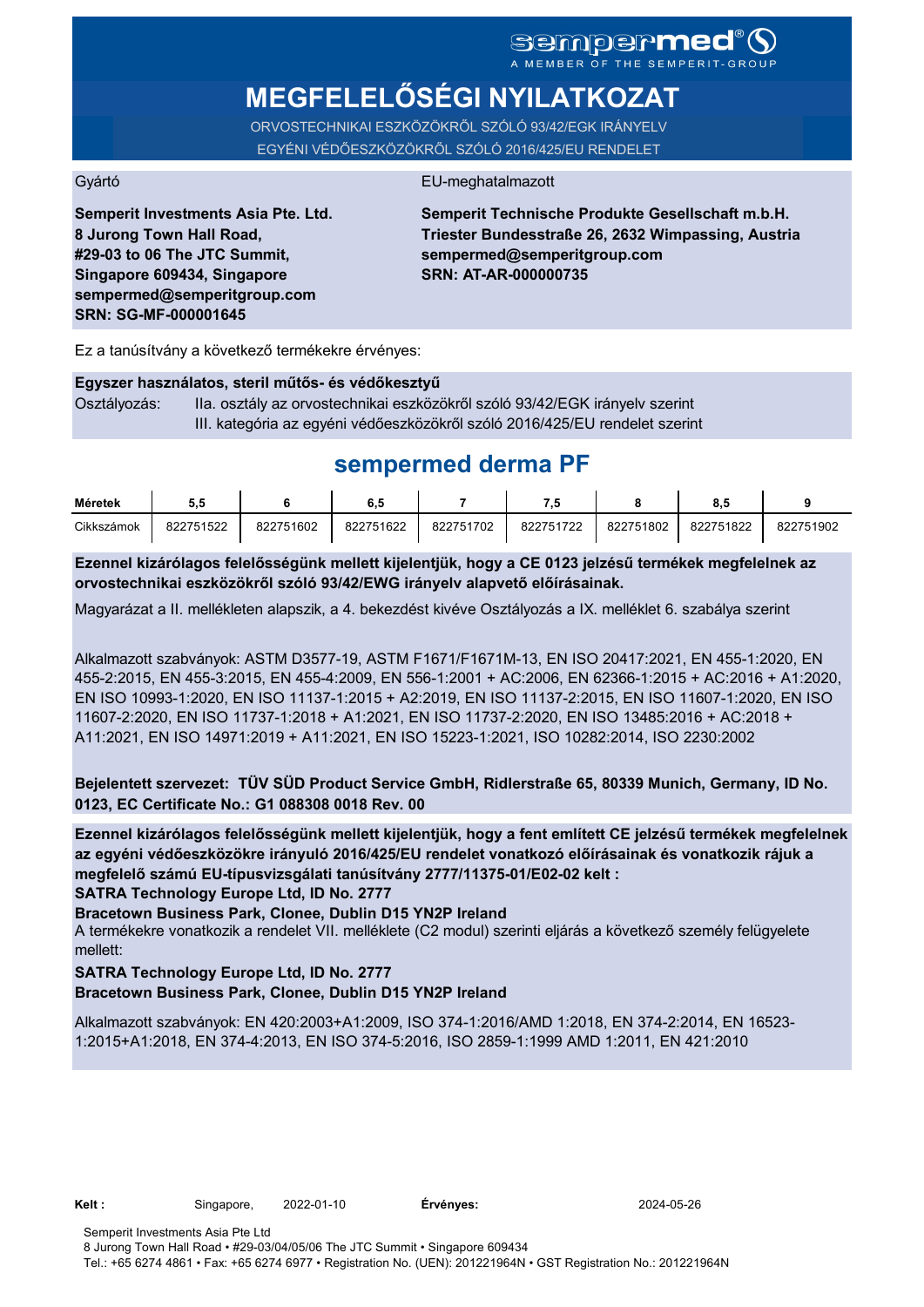A MEMBER OF THE SEMPERIT-GROUP

# **IZJAVA O SKLADNOSTI**

DIREKTIVA O MEDICINSKIH PRIPOMOČKIH 93/42/EGS UREDBA (EU) 2016/425 ZA OSEBNO VAROVALNO OPREMO

Proizvajalec Pooblaščen zastopnik EU

**Semperit Investments Asia Pte. Ltd. 8 Jurong Town Hall Road, #29-03 to 06 The JTC Summit, Singapore 609434, Singapore sempermed@semperitgroup.com SRN: SG-MF-000001645**

**Semperit Technische Produkte Gesellschaft m.b.H. Triester Bundesstraße 26, 2632 Wimpassing, Austria sempermed@semperitgroup.com SRN: AT-AR-000000735**

To potrdilo velja za naslednje izdelke:

#### **Sterilne kirurške in zaščitne rokavice za enkratno uporabo**

Klasifikacija: Razred IIa v skladu z Direktivo o medicinskih pripomočkih 93/42/EGS Kategorija III v skladu z Uredbo OVO (EU) 2016/425

## **sempermed derma PF**

| Velikosti              | u.        |           | υ, υ      |           |           |           |           |           |
|------------------------|-----------|-----------|-----------|-----------|-----------|-----------|-----------|-----------|
| Stevilke<br>, izdelkov | 822751522 | 822751602 | 822751622 | 822751702 | 822751722 | 822751802 | 822751822 | 822751902 |

**S to izključno odgovornostjo izjavljamo, da so izdelki z oznako CE 0123 v skladu z bistvenimi zahtevami (Priloga I) Direktive za medicinske pripomočke 93/42/EGS.**

Izjava, ki temelji na Prilogi II, razen (4). Razvrstitev v skladu s Pravilom 6, Priloga IX.

Uporabljeni standardi: ASTM D3577-19, ASTM F1671/F1671M-13, EN ISO 20417:2021, EN 455-1:2020, EN 455-2:2015, EN 455-3:2015, EN 455-4:2009, EN 556-1:2001 + AC:2006, EN 62366-1:2015 + AC:2016 + A1:2020, EN ISO 10993-1:2020, EN ISO 11137-1:2015 + A2:2019, EN ISO 11137-2:2015, EN ISO 11607- 1:2020, EN ISO 11607-2:2020, EN ISO 11737-1:2018 + A1:2021, EN ISO 11737-2:2020, EN ISO 13485:2016 + AC:2018 + A11:2021, EN ISO 14971:2019 + A11:2021, EN ISO 15223-1:2021, ISO 10282:2014, ISO 2230:2002

**Priglašeni organ: TÜV SÜD Product Service GmbH, Ridlerstraße 65, 80339 Munich, Germany, ID No. 0123, EC Certificate No.: G1 088308 0018 Rev. 00** 

**S to izključno odgovornostjo izjavljamo, da so zgoraj navedeni izdelki z oznako CE v skladu z bistvenimi zahtevami Uredbe (EU) 2016/425 za osebno varovalno opremo in so predmet certifikata ES o pregledu tipa št. 2777/11375-01/E02-02 izdano :**

**SATRA Technology Europe Ltd, ID No. 2777**

**Bracetown Business Park, Clonee, Dublin D15 YN2P Ireland**

Izdelki so predmet postopka v skladu s Prilogo VII (modul C2) uredbe pod nadzorom

### **SATRA Technology Europe Ltd, ID No. 2777**

#### **Bracetown Business Park, Clonee, Dublin D15 YN2P Ireland**

Uporabljeni standardi: EN 420:2003+A1:2009, ISO 374-1:2016/AMD 1:2018, EN 374-2:2014, EN 16523- 1:2015+A1:2018, EN 374-4:2013, EN ISO 374-5:2016, ISO 2859-1:1999 AMD 1:2011, EN 421:2010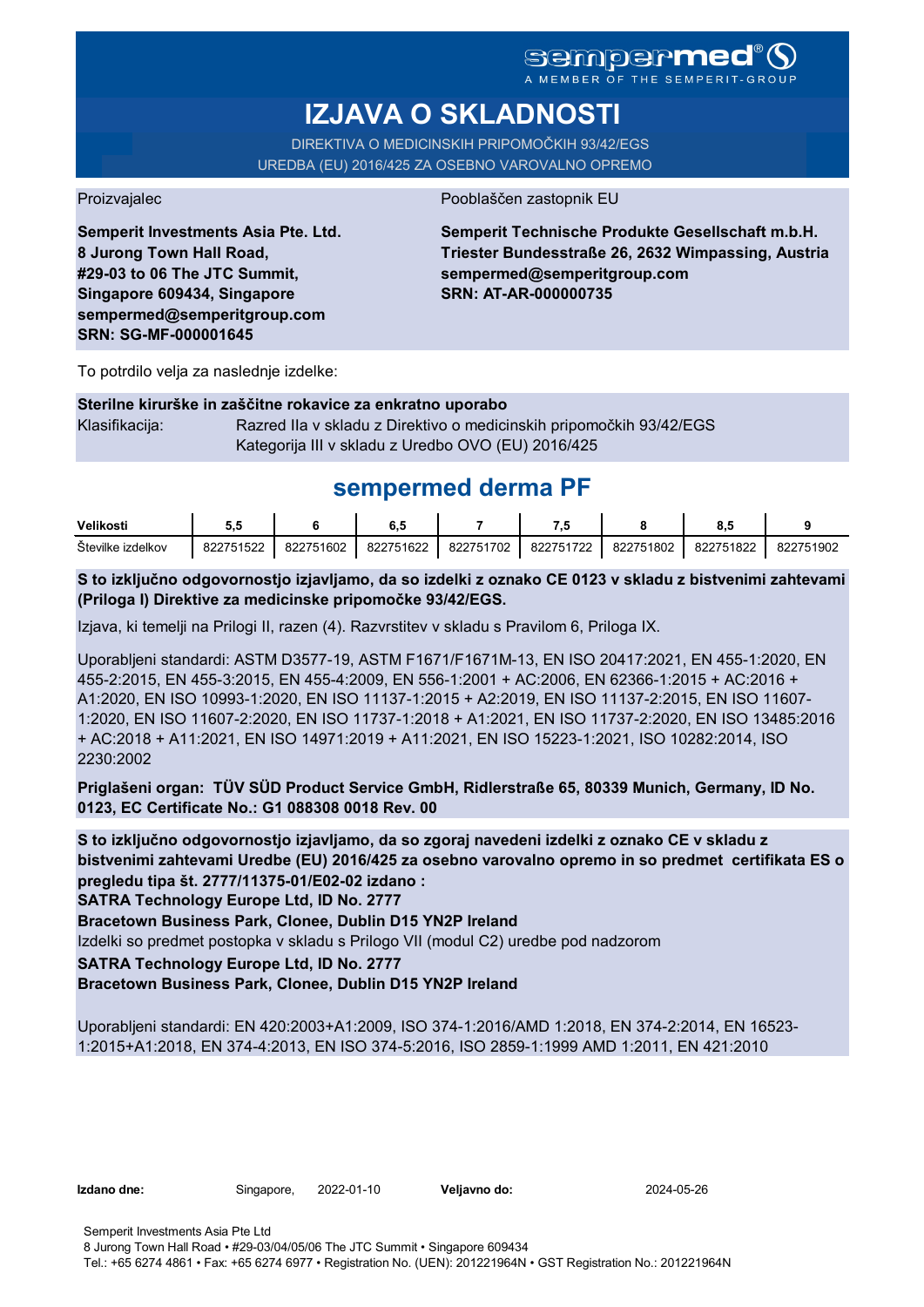## **sempermed**

A MEMBER OF THE

# **IZJAVA O SUKLADNOSTI**

DIREKTIVA O MEDICINSKIM PROIZVODIMA 93/42/EEZ UREDBA (EU) 2016/425 O OSOBNOJ ZAŠTITNOJ OPREMI

Proizvođač **Ovlašteni predstavnik u EU** 

**Semperit Investments Asia Pte. Ltd. 8 Jurong Town Hall Road, #29-03 to 06 The JTC Summit, Singapore 609434, Singapore sempermed@semperitgroup.com SRN: SG-MF-000001645**

**Semperit Technische Produkte Gesellschaft m.b.H. Triester Bundesstraße 26, 2632 Wimpassing, Austria sempermed@semperitgroup.com SRN: AT-AR-000000735**

Ovaj certifikat vrijedi za sljedeće proizvode:

#### **Sterilne kirurške zaštitne rukavice za jednokratnu uporabu**

Klasifikacija: Klasa II.a prema Direktivi o medicinskim proizvodima 93/42/EEZ Kategorija III. prema Uredbi o osobnoj zaštitnoj opremi (EU) 2016/425

## **sempermed derma PF**

| Veličine    | v.        |           | υ         |           | .         |           | υ.,       |           |
|-------------|-----------|-----------|-----------|-----------|-----------|-----------|-----------|-----------|
| Br. artikla | 822751522 | 822751602 | 822751622 | 822751702 | 822751722 | 822751802 | 822751822 | 822751902 |

**Ovim putem izjavljujemo pod punom odgovornošću da su proizvodi s CE 0123 oznakom sukladni s bitnim zahtjevima (Prilog 1) Direktive o medicinskim proizvodima 93/42/EEZ.**

Izjava se temelji na Prilogu II. ne uključujući (4). Klasifikacija prema pravilu 6, Prilog IX.

Primijenjene norme: ASTM D3577-19, ASTM F1671/F1671M-13, EN ISO 20417:2021, EN 455-1:2020, EN 455- 2:2015, EN 455-3:2015, EN 455-4:2009, EN 556-1:2001 + AC:2006, EN 62366-1:2015 + AC:2016 + A1:2020, EN ISO 10993-1:2020, EN ISO 11137-1:2015 + A2:2019, EN ISO 11137-2:2015, EN ISO 11607-1:2020, EN ISO 11607- 2:2020, EN ISO 11737-1:2018 + A1:2021, EN ISO 11737-2:2020, EN ISO 13485:2016 + AC:2018 + A11:2021, EN ISO 14971:2019 + A11:2021, EN ISO 15223-1:2021, ISO 10282:2014, ISO 2230:2002

**Prijavljeno tijelo: TÜV SÜD Product Service GmbH, Ridlerstraße 65, 80339 Munich, Germany, ID No. 0123, EC Certificate No.: G1 088308 0018 Rev. 00** 

**Ovim putem izjavljujemo pod punom odgovornošću da su prethodno navedeni proizvodi s CE oznakom sukladni s mjerodavnim odredbama Uredbe (EU) 2016/425 o osobnoj zaštitnoj opremi i da su predmet EU certifikata o ispitivanju tipa br.2777/11375-01/E02-02 izdano :**

**SATRA Technology Europe Ltd, ID No. 2777**

**Bracetown Business Park, Clonee, Dublin D15 YN2P Ireland**

Proizvodi podliježu postupku iz Dodatka VII. (modul C2) Uredbe pod nadzorom

**SATRA Technology Europe Ltd, ID No. 2777**

### **Bracetown Business Park, Clonee, Dublin D15 YN2P Ireland**

Primijenjene norme: EN 420:2003+A1:2009, ISO 374-1:2016/AMD 1:2018, EN 374-2:2014, EN 16523- 1:2015+A1:2018, EN 374-4:2013, EN ISO 374-5:2016, ISO 2859-1:1999 AMD 1:2011, EN 421:2010

**Izdano dana:** Singapore, 2022-01-10 **Vrijedi do:** 2024-05-26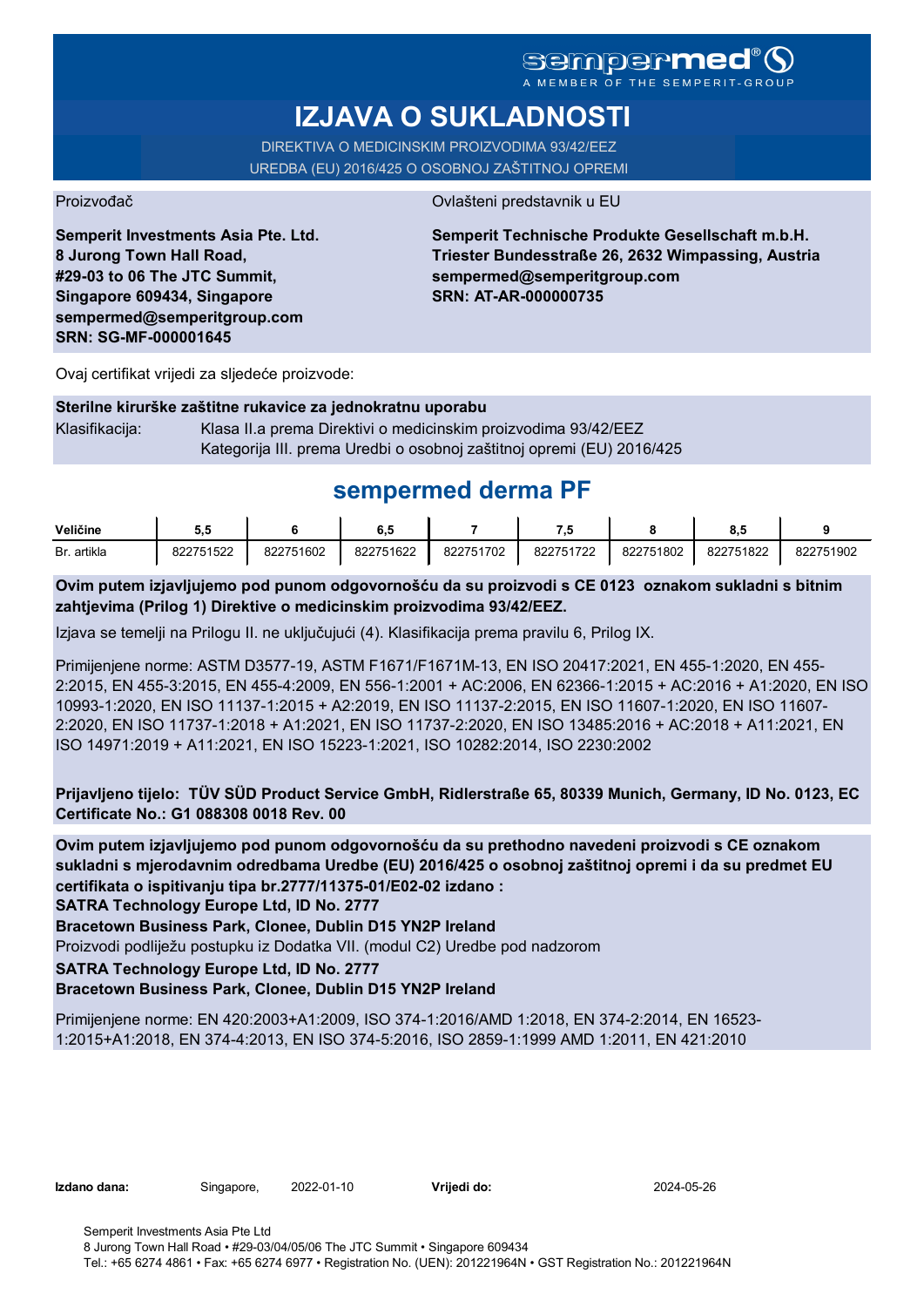# sempermed

**DEKLARACJA ZGODNOŚCI**

DYREKTYWA W SPRAWIE WYROBÓW MEDYCZNYCH 93/42/EWG ROZPORZĄDZENIE W SPRAWIE ŚRODKÓW OCHRONY INDYWIDUALNEJ (UE) 2016/425

**Semperit Investments Asia Pte. Ltd. 8 Jurong Town Hall Road, #29-03 to 06 The JTC Summit, Singapore 609434, Singapore sempermed@semperitgroup.com SRN: SG-MF-000001645**

#### Producent Autoryzowany przedstawiciel w UE

**Semperit Technische Produkte Gesellschaft m.b.H. Triester Bundesstraße 26, 2632 Wimpassing, Austria sempermed@semperitgroup.com SRN: AT-AR-000000735**

Niniejszy certyfikat obowiązuje w odniesieniu do następującego produktu:

#### **Sterylne rękawice chirurgiczne i ochronne jednorazowego użytku**

Klasyfikacja: Klasa IIa zgodnie z dyrektywą 93/42/EWG w sprawie wyrobów medycznych Kategoria III zgodnie z rozporządzeniem (UE) 2016/425 w sprawie środków ochrony indywidualnej

# **sempermed derma PF**

| Rozmiarv         | ວ.ວ       |           | 6.5       |           |           |           | 8.5       |           |
|------------------|-----------|-----------|-----------|-----------|-----------|-----------|-----------|-----------|
| Numery artykułów | 822751522 | 822751602 | 822751622 | 822751702 | 822751722 | 822751802 | 822751822 | 822751902 |

**Na własną odpowiedzialność oświadczamy niniejszym, że opisany powyżej produkt z oznakowaniem CE 0123 spełnia zasadnicze wymagania (załącznik I) dyrektywy w sprawie wyrobów medycznych 93/42/EWG.**

Deklaracja oparta na załączniku II z wyłączeniem (4). Klasyfikacja jest zgodna z zasadą 6, załącznik IX.

Zastosowane normy: ASTM D3577-19, ASTM F1671/F1671M-13, EN ISO 20417:2021, EN 455-1:2020, EN 455- 2:2015, EN 455-3:2015, EN 455-4:2009, EN 556-1:2001 + AC:2006, EN 62366-1:2015 + AC:2016 + A1:2020, EN ISO 10993-1:2020, EN ISO 11137-1:2015 + A2:2019, EN ISO 11137-2:2015, EN ISO 11607-1:2020, EN ISO 11607- 2:2020, EN ISO 11737-1:2018 + A1:2021, EN ISO 11737-2:2020, EN ISO 13485:2016 + AC:2018 + A11:2021, EN ISO 14971:2019 + A11:2021, EN ISO 15223-1:2021, ISO 10282:2014, ISO 2230:2002

**Jednostka notyfikowana: TÜV SÜD Product Service GmbH, Ridlerstraße 65, 80339 Munich, Germany, ID No. 0123, EC Certificate No.: G1 088308 0018 Rev. 00** 

**Na własną odpowiedzialność oświadczamy niniejszym, że opisany powyżej produkt z oznakowaniem CE jest zgodny z obowiązującymi przepisami rozporządzenia (UE) 2016/425 w sprawie środków ochrony indywidualnej i jest identyczny ze środkami ochrony indywidualnej, których dotyczy certyfikat badania typu UE nr 2777/11375- 01/E02-02 data przez:**

**SATRA Technology Europe Ltd, ID No. 2777**

**Bracetown Business Park, Clonee, Dublin D15 YN2P Ireland**

Produkty podlegają procedurze określonej w załączniku VII (moduł C2) rozporządzenia pod nadzorem

**SATRA Technology Europe Ltd, ID No. 2777**

#### **Bracetown Business Park, Clonee, Dublin D15 YN2P Ireland**

Zastosowane normy: EN 420:2003+A1:2009, ISO 374-1:2016/AMD 1:2018, EN 374-2:2014, EN 16523- 1:2015+A1:2018, EN 374-4:2013, EN ISO 374-5:2016, ISO 2859-1:1999 AMD 1:2011, EN 421:2010

**Data wydania:** Singapore, 2022-01-10 **Data ważności:** 2024-05-26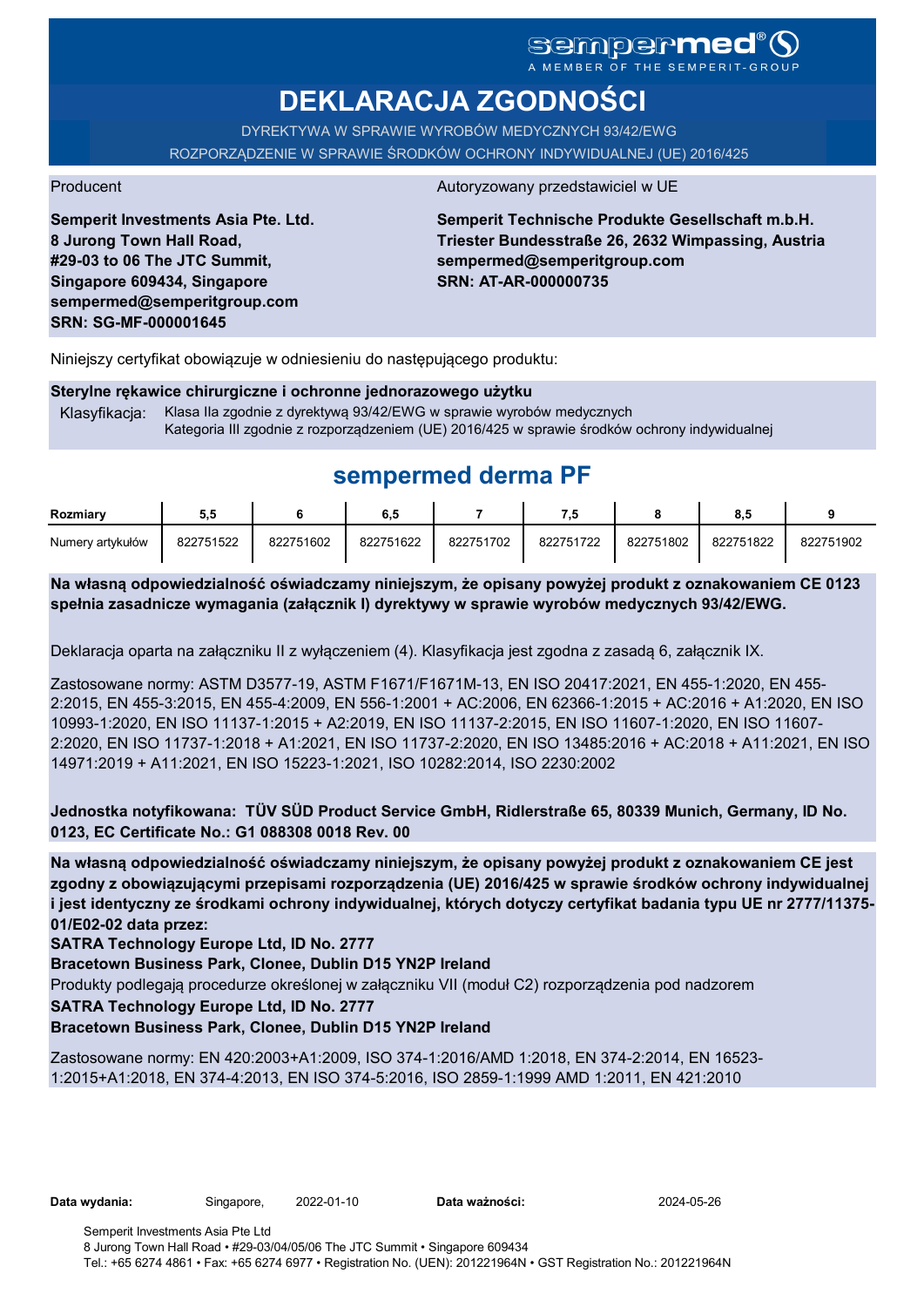# SGMDGPMEd<sup>®</sup>O

**DECLARAȚIE DE CONFORMITATE**

DIRECTIVĂ PRIVIND PRODUSELE MEDICALE 93/42/CEE

ORDONANȚA (EU) 2016/425 PENTRU ECHIPAMENTUL PERSONAL DE PROTECȚIE

Producător **Producător** Persoană împuternicită EU

**Semperit Investments Asia Pte. Ltd. 8 Jurong Town Hall Road, #29-03 to 06 The JTC Summit, Singapore 609434, Singapore sempermed@semperitgroup.com SRN: SG-MF-000001645**

**Semperit Technische Produkte Gesellschaft m.b.H. Triester Bundesstraße 26, 2632 Wimpassing, Austria sempermed@semperitgroup.com SRN: AT-AR-000000735**

Acest certificat este valabil pentru următoarele produse:

**Mânușă sterilă de unică folosință pentru operații și de protecție de unică folosință** clasificare: Clasa IIa conform directivei privind produsele medicale 93/42/CEE Categoria III conform ordonanței EPP (EU) 2016/425

# **sempermed derma PF**

| mărimi                  | 5.5       |           | 6.5       |           |           |           | 8.5       |           |
|-------------------------|-----------|-----------|-----------|-----------|-----------|-----------|-----------|-----------|
| numerele de<br>articole | 822751522 | 822751602 | 822751622 | 822751702 | 822751722 | 822751802 | 822751822 | 822751902 |

**Prin prezenta confirmăm preluând toată responsabilitatea că produsele marcate CE 0123 corespund cerințelor de bază (anexa I) din directiva privind produsele medicale 93/42/CEE.**

Declarația se bazează pe anexa II exclusiv (4). Clasificare conform regulii 6, anexa IX.

Normele aplicate: ASTM D3577-19, ASTM F1671/F1671M-13, EN ISO 20417:2021, EN 455-1:2020, EN 455-2:2015, EN 455-3:2015, EN 455-4:2009, EN 556-1:2001 + AC:2006, EN 62366-1:2015 + AC:2016 + A1:2020, EN ISO 10993- 1:2020, EN ISO 11137-1:2015 + A2:2019, EN ISO 11137-2:2015, EN ISO 11607-1:2020, EN ISO 11607-2:2020, EN ISO 11737-1:2018 + A1:2021, EN ISO 11737-2:2020, EN ISO 13485:2016 + AC:2018 + A11:2021, EN ISO 14971:2019 + A11:2021, EN ISO 15223-1:2021, ISO 10282:2014, ISO 2230:2002

**Organismul abilitat: TÜV SÜD Product Service GmbH, Ridlerstraße 65, 80339 Munich, Germany, ID No. 0123, EC Certificate No.: G1 088308 0018 Rev. 00** 

**Prin prezenta confirmăm preluând toată responsabilitatea că produsele marcate CE indicate mai sus corespund cerințelor de bază (EU) 2016/425 pentru echipamente personale de protecție și acestea sunt obiectul certificării de tip CE nr. 2777/11375-01/E02-02 eliberat prin:**

**SATRA Technology Europe Ltd, ID No. 2777**

**Bracetown Business Park, Clonee, Dublin D15 YN2P Ireland**

Produsele sunt obiectul procedurii conform anexei VII (modulul C2) sub supravegherea

**SATRA Technology Europe Ltd, ID No. 2777**

#### **Bracetown Business Park, Clonee, Dublin D15 YN2P Ireland**

Normele aplicate: EN 420:2003+A1:2009, ISO 374-1:2016/AMD 1:2018, EN 374-2:2014, EN 16523- 1:2015+A1:2018, EN 374-4:2013, EN ISO 374-5:2016, ISO 2859-1:1999 AMD 1:2011, EN 421:2010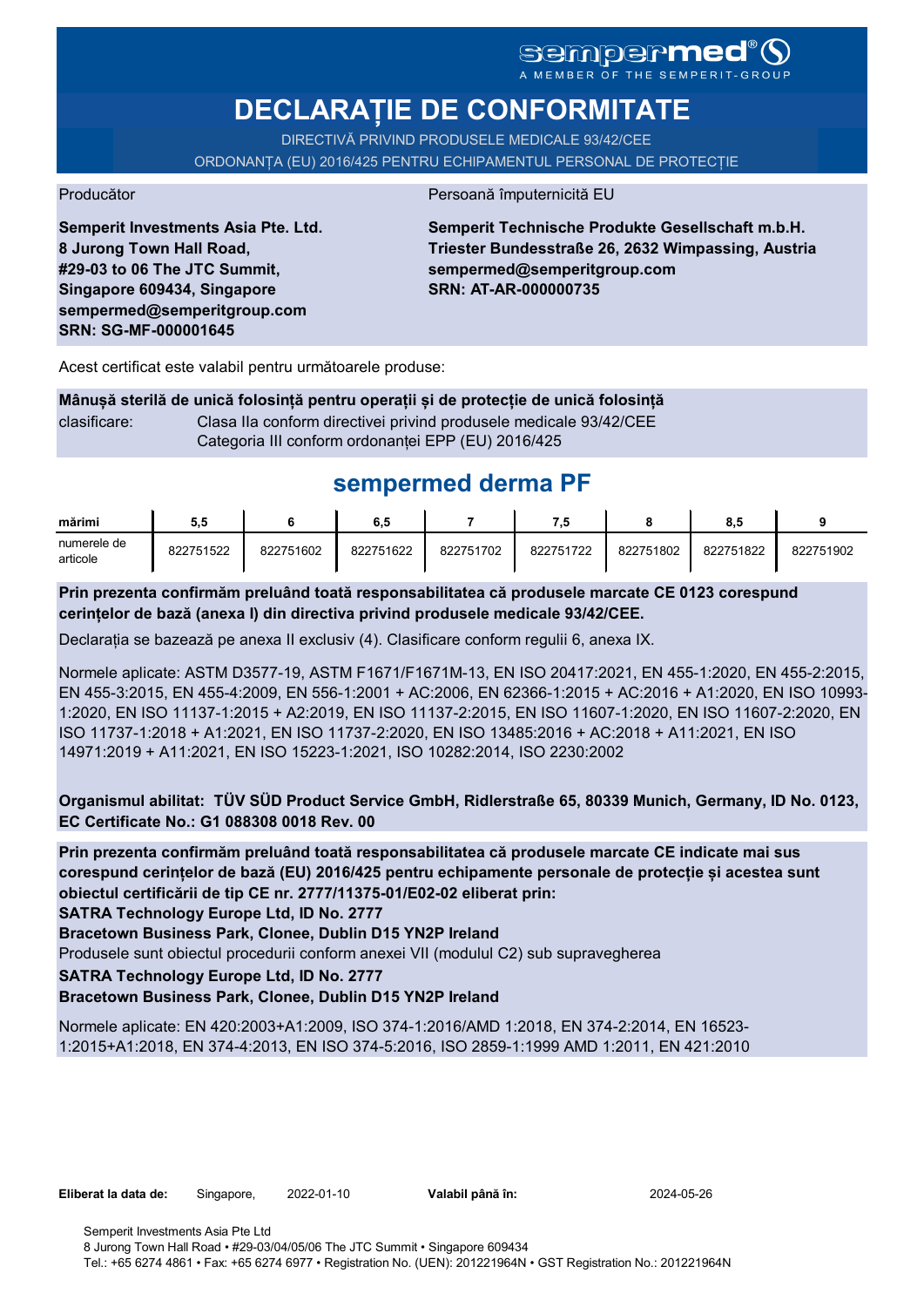### sempermed<sup>®</sup> Q A MEMBER OF THE SEMPERIT-GROUI

**ΔΗΛΩΣΗ ΣΥΜΜΟΡΦΩΣΗΣ**

ΟΔΗΓΙΑ 93/42/ΕΟΚ ΠΕΡΙ ΙΑΤΡΟΤΕΧΝΟΛΟΓΙΚΩΝ ΠΡΟΪΟΝΤΩΝ ΚΑΝΟΝΙΣΜΟΣ (ΕΕ) 2016/425 ΠΕΡΙ ΜΕΣΩΝ ΑΤΟΜΙΚΗΣ ΠΡΟΣΤΑΣΙΑΣ

Κατασκευαστής <u>Εξουσιοδοτημένος αντιπρόσωπος στην Ε</u>

**Semperit Investments Asia Pte. Ltd. 8 Jurong Town Hall Road, #29-03 to 06 The JTC Summit, Singapore 609434, Singapore sempermed@semperitgroup.com SRN: SG-MF-000001645**

**Semperit Technische Produkte Gesellschaft m.b.H. Triester Bundesstraße 26, 2632 Wimpassing, Austria sempermed@semperitgroup.com SRN: AT-AR-000000735**

Το παρόν πιστοποιητικό ισχύει για τα ακόλουθα προϊόντα:

#### **Αποστειρωμένο χειρουργικό και προστατευτικό γάντι μιας χρήσης**

Ταξινόμηση: Κατηγορία IIa σύμφωνα με την οδηγία 93/42/ΕΟΚ περί ιατροτεχνολογικών προϊόντων Κατηγορία II σύμφωνα με τον Κανονισμό (ΕΕ) 2016/425 περί ΜΑΠ

## **sempermed derma PF**

| Μενέθη               |           |           | 6,5       |           | - 7       |           | 8.5       |           |
|----------------------|-----------|-----------|-----------|-----------|-----------|-----------|-----------|-----------|
| Αριθμοί<br>προϊόντος | 822751522 | 822751602 | 822751622 | 822751702 | 822751722 | 822751802 | 822751822 | 822751902 |

**Δια του παρόντος βεβαιώνουμε υπεύθυνα ότι τα προϊόντα με σήμανση CE 0123 ικανοποιούν τις βασικές απαιτήσεις (Παράρτημα I) της οδηγίας 93/42/ΕΟΚ περί ιατροτεχνολογικών προϊόντων.**

Δήλωση βάσει του Παραρτήματος II, εξαιρουμένου του σημείου (4). Ταξινόμηση σύμφωνα με τον κανόνα 6, Παράρτημα IX.

Εφαρμοζόμενα πρότυπα: ASTM D3577-19, ASTM F1671/F1671M-13, EN ISO 20417:2021, EN 455-1:2020, EN 455- 2:2015, EN 455-3:2015, EN 455-4:2009, EN 556-1:2001 + AC:2006, EN 62366-1:2015 + AC:2016 + A1:2020, EN ISO 10993-1:2020, EN ISO 11137-1:2015 + A2:2019, EN ISO 11137-2:2015, EN ISO 11607-1:2020, EN ISO 11607- 2:2020, EN ISO 11737-1:2018 + A1:2021, EN ISO 11737-2:2020, EN ISO 13485:2016 + AC:2018 + A11:2021, EN ISO 14971:2019 + A11:2021, EN ISO 15223-1:2021, ISO 10282:2014, ISO 2230:2002

**Κοινοποιημένος οργανισμός: TÜV SÜD Product Service GmbH, Ridlerstraße 65, 80339 Munich, Germany, ID No. 0123, EC Certificate No.: G1 088308 0018 Rev. 00** 

**Δια του παρόντος βεβαιώνουμε υπεύθυνα ότι τα ανωτέρω προϊόντα με σήμανση CE ικανοποιούν τις εφαρμοστέες διατάξεις του Κανονισμού (ΕΕ) 2016/425 περί μέσων ατομικής προστασίας και αποτελούν αντικείμενο του πιστοποιητικού εξέτασης τύπου ΕΕ με αρ. 2777/11375-01/E02-02 εκδόθηκε :**

#### **SATRA Technology Europe Ltd, ID No. 2777**

**Bracetown Business Park, Clonee, Dublin D15 YN2P Ireland**

Τα προϊόντα αποτελούν αντικείμενο της μεθόδου που ορίζεται στο Παράρτημα VII (ενότητα C2) του Κανονισμού υπό την επιτήρηση

#### **SATRA Technology Europe Ltd, ID No. 2777**

#### **Bracetown Business Park, Clonee, Dublin D15 YN2P Ireland**

Εφαρμοζόμενα πρότυπα: EN 420:2003+A1:2009, ISO 374-1:2016/AMD 1:2018, EN 374-2:2014, EN 16523- 1:2015+A1:2018, EN 374-4:2013, EN ISO 374-5:2016, ISO 2859-1:1999 AMD 1:2011, EN 421:2010

**Εκδόθηκε :** Singapore, 2022-01-10 **Ισχύει έως:** 2024-05-26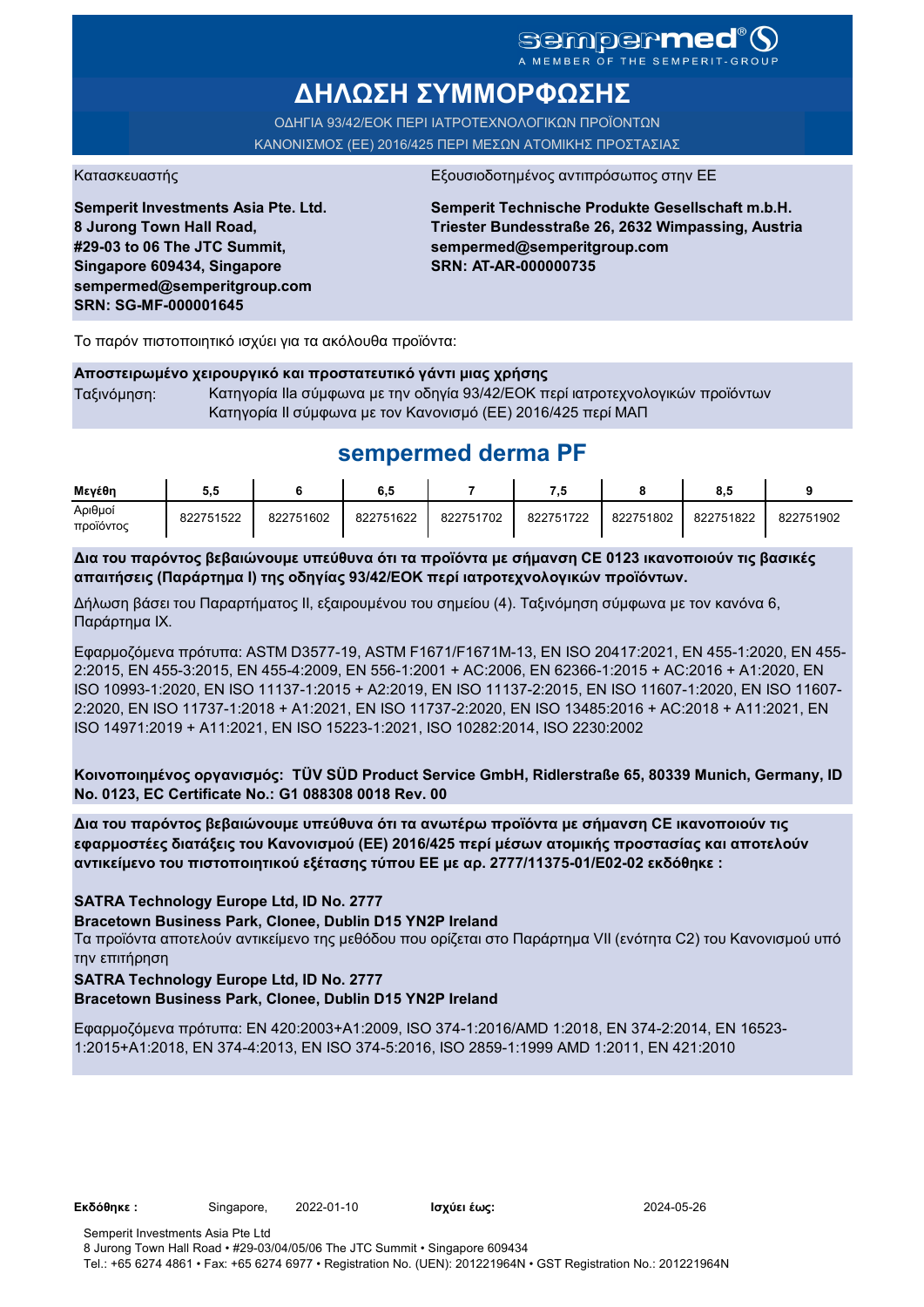# sempermed®

# **ДЕКЛАРАЦИЯ ЗА СЪВМЕСТИМОСТ НА**

ДИРЕКТИВА ЗА МЕДИЦИНСКИТЕ ПРОДУКТИ 93/42/EWG РЕГЛАМЕНТ (EU) 2016/425 ЗА ЛИЧНИТЕ ПРЕДПАЗНИ СРЕДСТВА

**Semperit Investments Asia Pte. Ltd. 8 Jurong Town Hall Road, #29-03 to 06 The JTC Summit, Singapore 609434, Singapore sempermed@semperitgroup.com SRN: SG-MF-000001645**

#### Производител Упълномощен представител в ЕС

**Semperit Technische Produkte Gesellschaft m.b.H. Triester Bundesstraße 26, 2632 Wimpassing, Austria sempermed@semperitgroup.com SRN: AT-AR-000000735**

Настоящият сертификат важи за следните продукти:

**Стерилна операционна и предпазна ръкавица за еднократна употреба** Класификация: Клас IIa съгл. Директивата за медицинските продукти 93/42/EEC Категория III съгл. Регламент за ЛПС (EU) 2016/425

## **sempermed derma PF**

| Размери    | ວ.ວ       |           | o. .      |           |           |           | ο         |           |
|------------|-----------|-----------|-----------|-----------|-----------|-----------|-----------|-----------|
| Номера на  | 822751522 | 822751602 | 822751622 | 822751702 | 822751722 | 822751802 | 822751822 | 822751902 |
| артикулите |           |           |           |           |           |           |           |           |

**С настоящето потвърждаваме при самостоятелна отговорност, че продуктите с маркировка СЕ 0123 съответстват на съществените изисквания (Анекс I) от Директивата за медицинските продукти 93/42/EWG.**

Декларация на базата на Анекс II с изключение на (4). Класификация съгл. Правило 6, Приложение IX.

Приложими норми: ASTM D3577-19, ASTM F1671/F1671M-13, EN ISO 20417:2021, EN 455-1:2020, EN 455-2:2015, EN 455-3:2015, EN 455-4:2009, EN 556-1:2001 + AC:2006, EN 62366-1:2015 + AC:2016 + A1:2020, EN ISO 10993- 1:2020, EN ISO 11137-1:2015 + A2:2019, EN ISO 11137-2:2015, EN ISO 11607-1:2020, EN ISO 11607-2:2020, EN ISO 11737-1:2018 + A1:2021, EN ISO 11737-2:2020, EN ISO 13485:2016 + AC:2018 + A11:2021, EN ISO 14971:2019 + A11:2021, EN ISO 15223-1:2021, ISO 10282:2014, ISO 2230:2002

**Нотифициран орган: TÜV SÜD Product Service GmbH, Ridlerstraße 65, 80339 Munich, Germany, ID No. 0123, EC Certificate No.: G1 088308 0018 Rev. 00** 

**С настоящето потвърждаваме при самостоятелна отговорност, че горепосочените продукти с маркировка СЕ съответстват на съществените разпоредби на Регламент (EU) 2016/425 за личните предпазни средства и са предмет на сертификата на ЕС за изследване на типа Nr. 2777/11375-01/E02-02 издадено чрез:**

**SATRA Technology Europe Ltd, ID No. 2777**

**Bracetown Business Park, Clonee, Dublin D15 YN2P Ireland**

Продуктите са предмет на процедурата съгл. Анекс VII (Модул С2) от Регламента под надзора на

**SATRA Technology Europe Ltd, ID No. 2777**

**Bracetown Business Park, Clonee, Dublin D15 YN2P Ireland**

Приложими норми: EN 420:2003+A1:2009, ISO 374-1:2016/AMD 1:2018, EN 374-2:2014, EN 16523- 1:2015+A1:2018, EN 374-4:2013, EN ISO 374-5:2016, ISO 2859-1:1999 AMD 1:2011, EN 421:2010